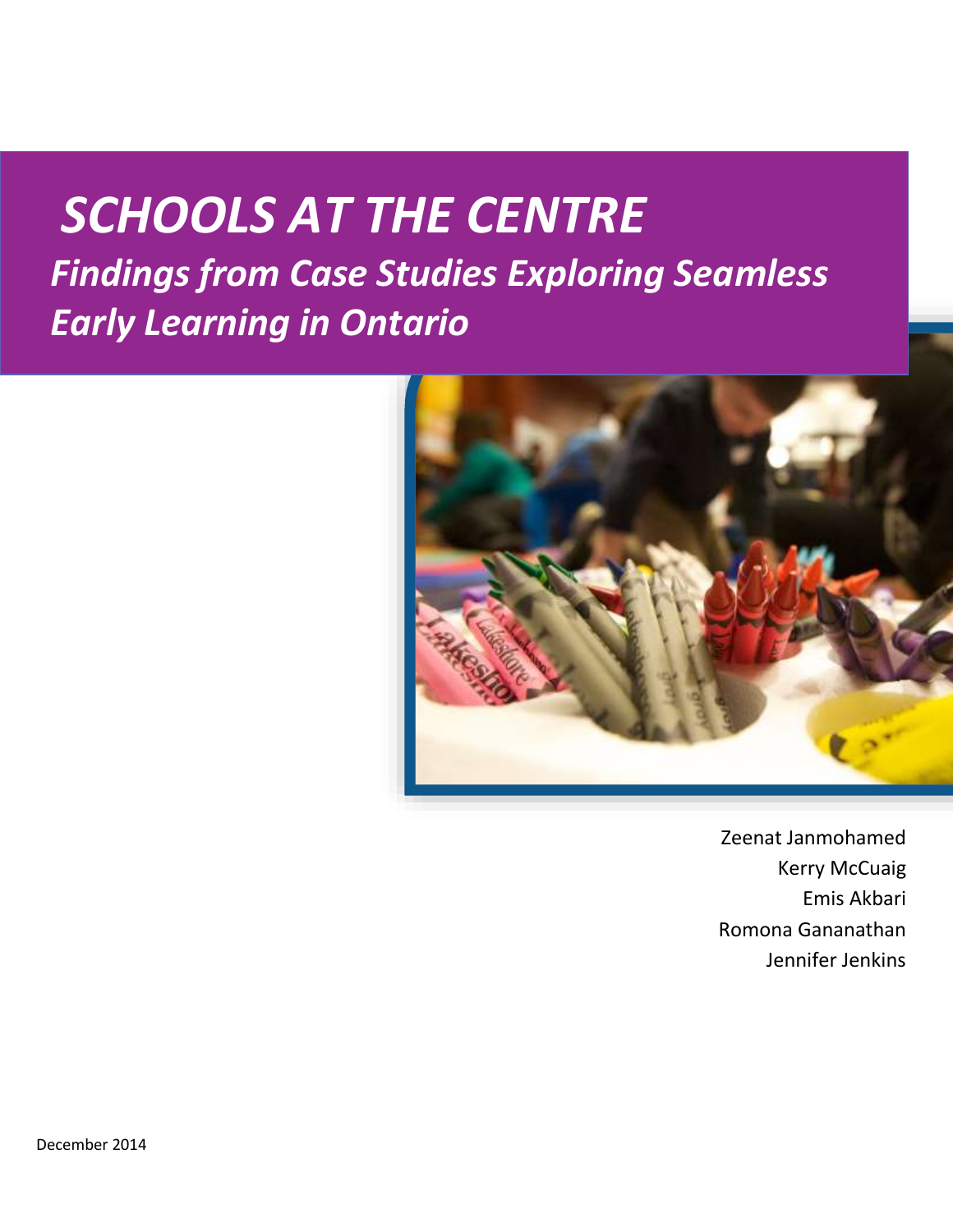# Atkinson Centre for Society and Child Development Ontario Institute for Studies in Education University of Toronto

# December 2014

Document Citation:

Janmohamed, Z., McCuaig, K., Akbari, E., Gananathan, R., & Jenkins, J. (2014). *Schools at the Centre: Findings from Case Studies Exploring Seamless Early Learning in Ontario*. Toronto, ON: Atkinson Centre for Society and Child Development, OISE/University of Toronto.

©Atkinson Centre for Society and Child Development, 2014

This report is available electronically at:

[http://www.oise.utoronto.ca/atkinson/About\\_Us/What\\_We\\_Do/Schools\\_at\\_the\\_Centre\\_Study](http://www.oise.utoronto.ca/atkinson/About_Us/What_We_Do/Schools_at_the_Centre_Study/index.html) [/index.html](http://www.oise.utoronto.ca/atkinson/About_Us/What_We_Do/Schools_at_the_Centre_Study/index.html)

The Atkinson Centre for Society and Child Development is a research centre at the Ontario Institute for Studies in Education (OISE), University of Toronto. It is committed to using the best available evidence to inform public discourse, public policy and the professional learning of early childhood educators and elementary school teachers.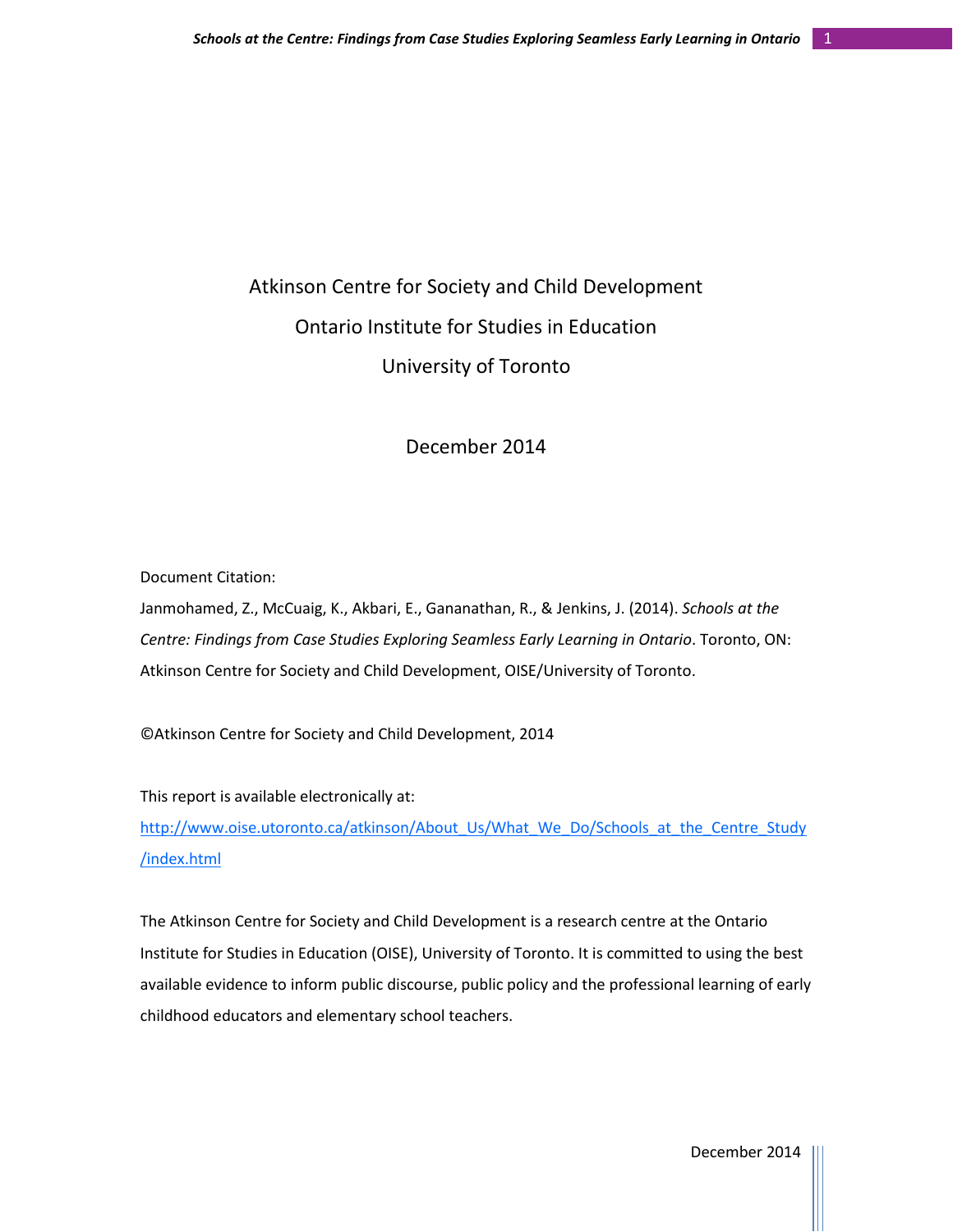# **Table of Contents**

| <b>Terms Used in This Report</b>                                                                                                                                                            | 3                    |
|---------------------------------------------------------------------------------------------------------------------------------------------------------------------------------------------|----------------------|
| <b>Acknowledgements</b>                                                                                                                                                                     | 4                    |
| <b>The Policy Context</b>                                                                                                                                                                   | 5                    |
| Methodology<br>Sample Size                                                                                                                                                                  | 6<br>$\overline{7}$  |
| <b>Key Findings</b><br><b>Parents</b><br><b>Educators</b><br><b>Administrators</b>                                                                                                          | 8<br>8<br>9<br>9     |
| The Regions in the Study                                                                                                                                                                    | 11                   |
| <b>Schools at the Centre: Implications for Parents</b><br><b>Survey Results</b><br><b>Focus Group Results</b>                                                                               | 12<br>13<br>16       |
| <b>Children with Special Needs</b>                                                                                                                                                          | 17                   |
| <b>Collaboration in Action: Waterloo's Seamless Early Years System</b>                                                                                                                      | 18                   |
| <b>Schools at the Centre: Implications for Educators</b><br><b>Survey Results</b><br><b>Comparison of Union Collective Agreements for RECEs</b><br><b>Interview and Focus Group Results</b> | 19<br>20<br>24<br>26 |
| Schools at the Centre: Implications for School Administrators and Community Leaders                                                                                                         | 27                   |
| <b>Future Considerations</b>                                                                                                                                                                | 30                   |
| <b>References</b>                                                                                                                                                                           | 33                   |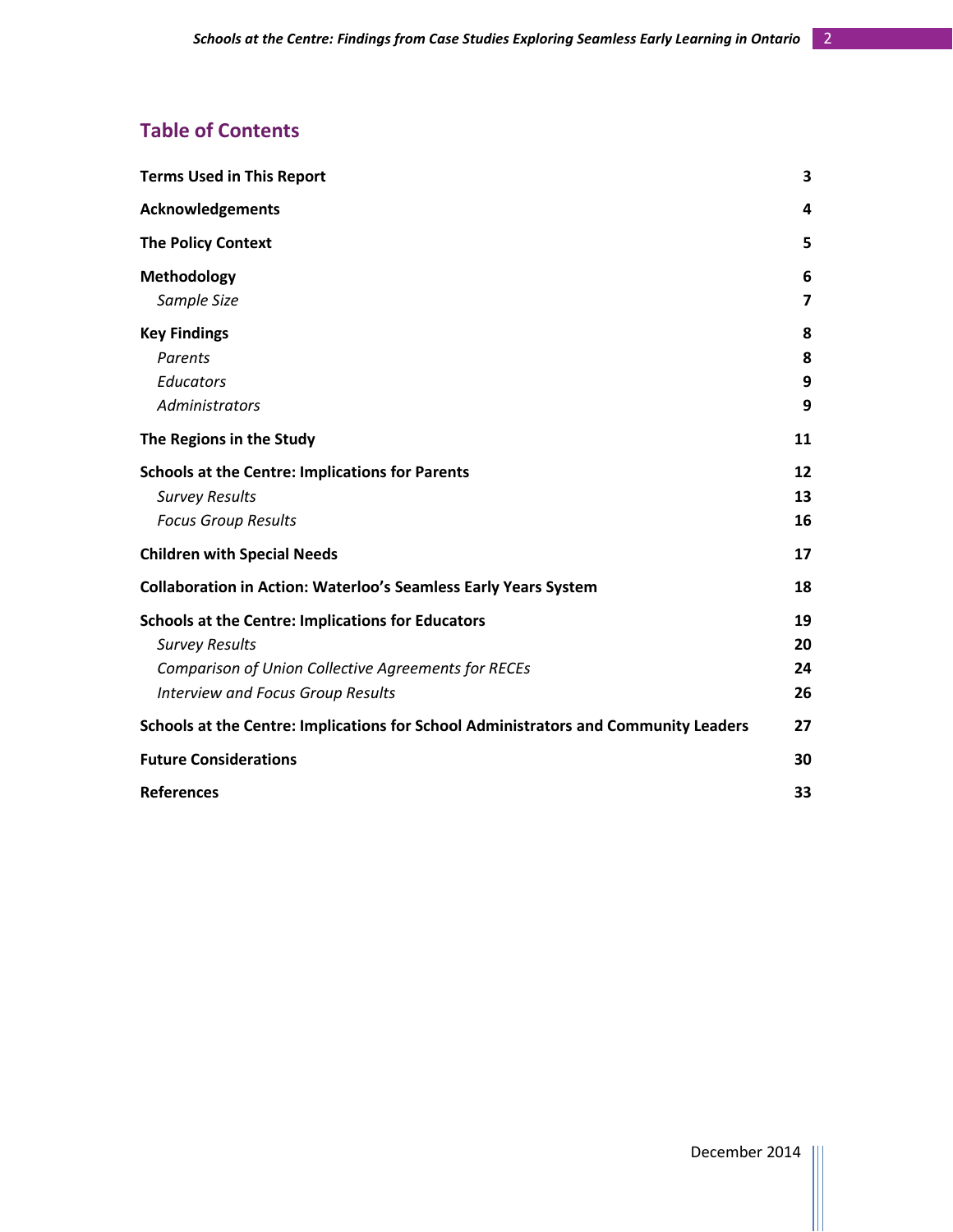#### **Terms Used in This Report**

*Full-day kindergarten* (FDK) is an early learning program for 4 and 5 year old children operating during the legislated school day/year.

*Extended-day programs* (EDP) provide school-based activities before and after regular school hours. EDPs serve children from kindergarten to Grade 6. They are operated by either a school board or an agency licensed to provide child care.

*Parents* include the child's biological or adoptive parents, a well as all those people who identify themselves as parents by taking responsibility for the care and well-being of a child. These include extended family members, lesbian and gay families, blended families and older siblings acting as guardians.

*Administrators* are regional and school board employees who develop, plan and support school and child care programs. They include school principals, supervisors, program leaders and directors and regional children's service directors and program managers.

*A third party provider* is an agency licensed to deliver child care and contracted by school boards to deliver extended-day programs.

*Educators* refer to the kindergarten teacher and/or early childhood educator (ECE) who form the teaching team in FDK and EDP.

*Registered Early Childhood Educator* (RECE) describes educators who have completed a two-year diploma in early childhood education and are registered with the College of Early Childhood Educators. Registration with the College of ECEs is a condition of practice in Ontario.

*Designated Early Childhood Educator* (DECE) is defined in the *Education Act* as a RECE who is part of the educator team in FDK/EDP.

*Kindergarten Teachers* (Teachers) describes educators who have completed a Bachelor of Education degree or undergraduate degree and two years teacher education and are registered with the Ontario College of Teachers.

*Regional children's service managers,* refers to the departments responsible for the systems management of child care and other early years services, operating under the 47 service managers --Consolidated Municipal Service Managers (CMSMs) and District Social Services Administration Boards (DSSABs).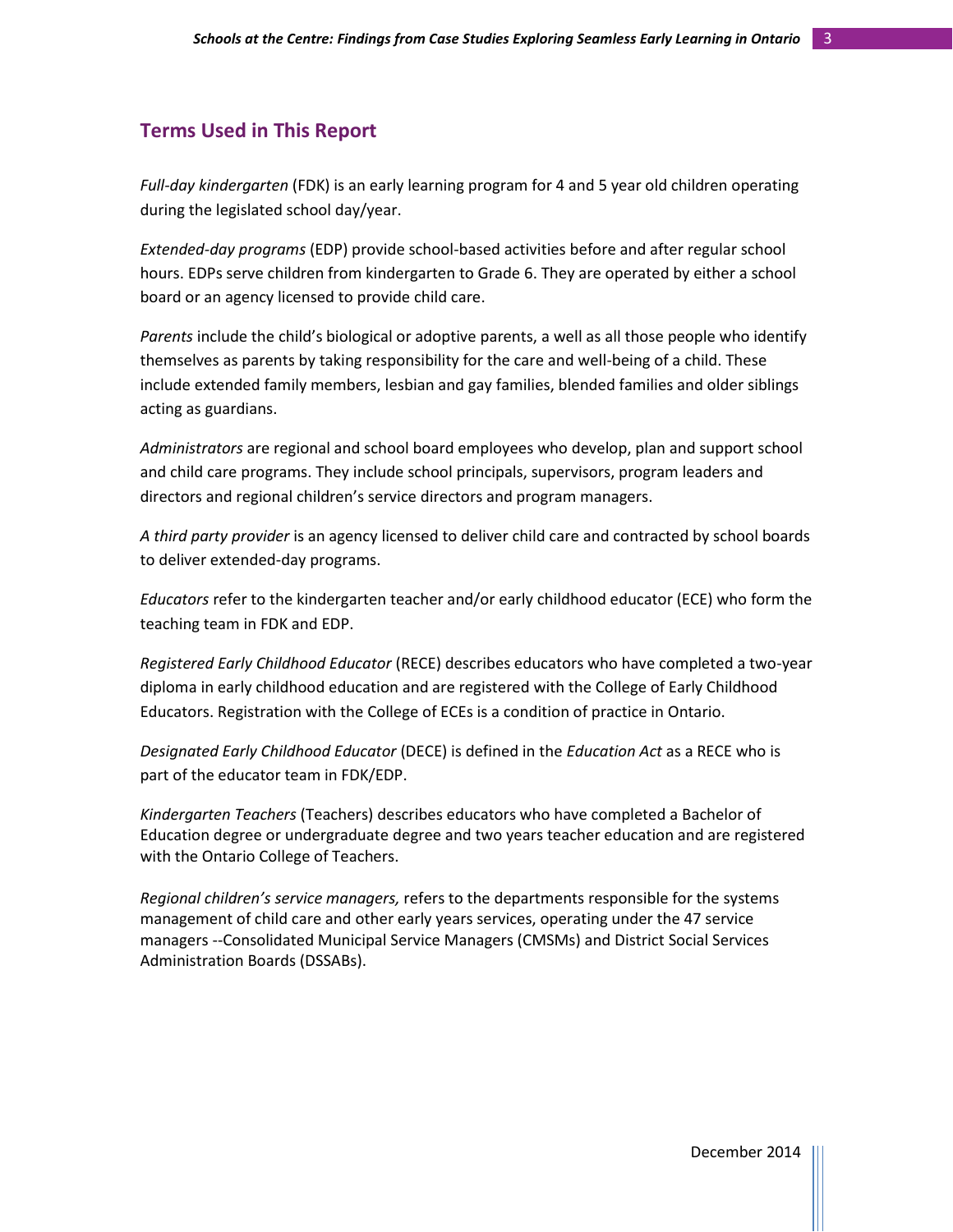# **Acknowledgements**

The Schools at the Centre research project is a collaborative endeavour between researchers, schools, regional and community leaders, students and practitioners.

We are grateful to the three foundations committed to early learning and family support that provided financial resources for this project: the Lyle S. Hallman Foundation, the Lawson Foundation and the Atkinson Foundation.

The Atkinson Centre at the University of Toronto, Ryerson University and George Brown College also supported the Schools at the Centre research study. The Waterloo Region District School Board, the Children's Services Division of the Region of Waterloo, the Ottawa Carleton District School Board, the Halton District Public School Board and the Halton District Catholic School Board provided significant assistance in data gathering and the coordination of research activities. Special thanks to Stacey Mudie for her administrative and communication expertise and to Mira Boskovic for her financial management. Students Rabeya Hossain, Kailee Deacon, Bilal Negash, Jenny Rajewski, Iris Liu and Stephanie Sorgiovanni assisted with data collection and interview transcriptions.

The research team is grateful to all research participants, including the educators, parents and school, regional and community administrators who contributed their knowledge and perspectives. Their suggestions provide a basis for lessons learned.

The opinions and interpretations in this report are those of the research team and do not necessarily reflect those of the sponsors.

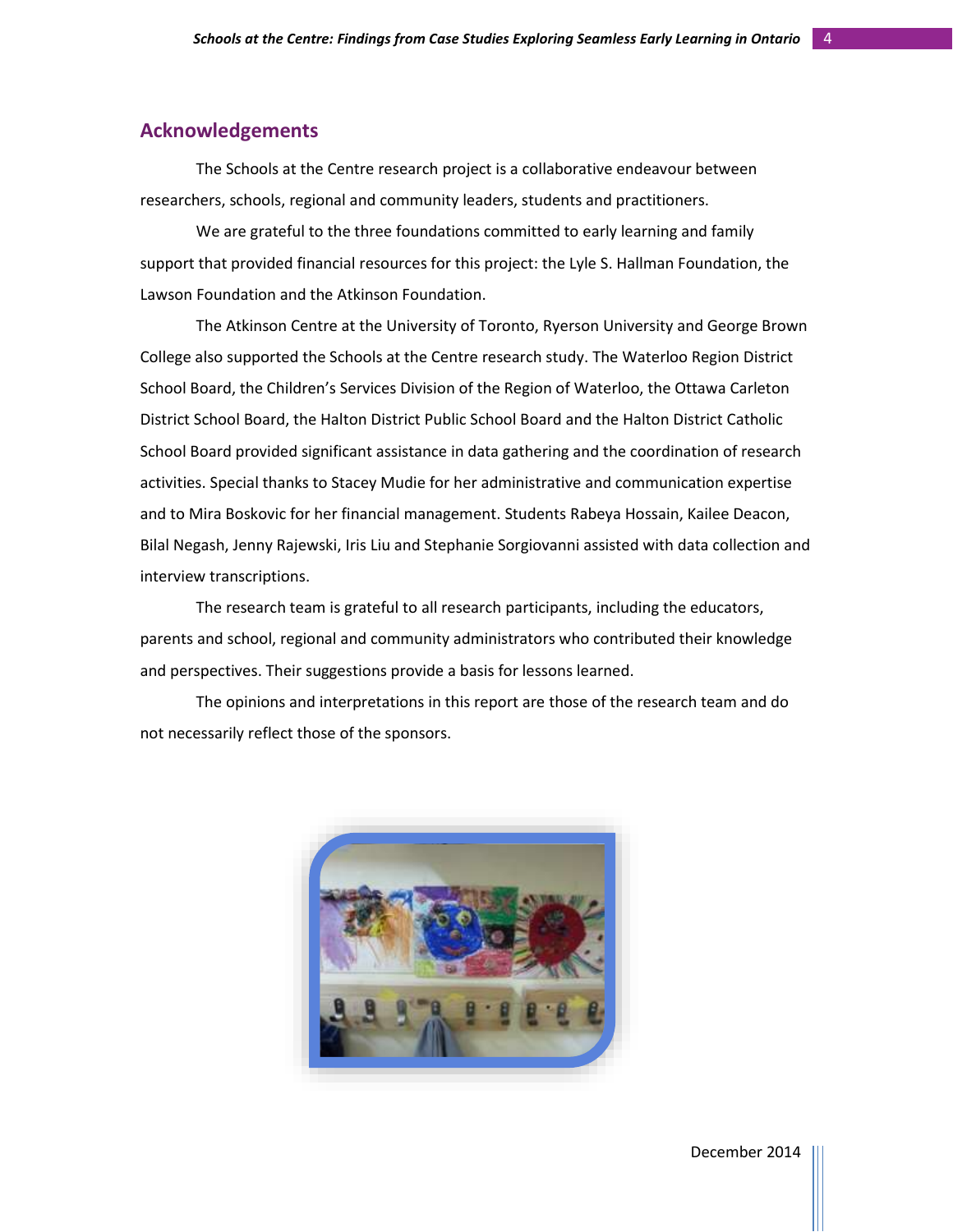# **The Policy Context**

September 2010 marked a significant milestone for education in Ontario: full-day kindergarten (FDK) became a universally available program for all 4- and 5- year-olds, moving early childhood education firmly into the realm of public education. The rollout took place over five years, with 260,000 children enrolled by September 2014. FDK was the first in a series of initiatives that brought all early years' services, including child care, family support and early intervention programs, under the oversight of the Ministry of Education. Unique to the Ontario model of FDK is the "seamless day," an extension of the school day to accommodate child care needs, and the educator team, where teachers and early childhood educators share responsibility for the planning and delivery of the program.

FDK was the first major addition to publicly-funded education since school boards began providing part-time junior kindergarten for 4-year-olds in the middle of the twentieth century (Cantalini-Williams & Telfer, 2010). The program's design was shaped by *Toronto First Duty*, a project piloted in five Toronto schools to demonstrate the integration of early years' services with education (Corter, Janmohamed & Pelletier 2012). It was further developed in a report by the premier's special advisor, *With Our Best Future in Mind, Implementing Early Learning in Ontario* (Pascal, 2009). The report cited the benefits of early intervention and recommended an integrated early years' system in Ontario through the amalgamation of education, family support and child care under an early learning division of the education ministry.

It provided a blueprint for service delivery centred on a seamless day. School boards would be responsible for a full-day, play-based learning program for 4- and 5- year-olds. Parents could purchase additional hours outside the core school day, a seamless extension delivered by the early childhood educators in the child's classroom. School boards would also be responsible for fee-based before- and after-school and holiday programming for children to age 12. Regional governments were tasked with the planning and development of a network of child and family centres to meet the care and support needs of children younger than 4 years old.

Plans were drawn up and parents were invited to begin the registration process. However, school boards were largely reluctant to take on responsibility for out-of-school care, and a campaign organized by daycare operators concerned about a loss of revenue resulted in a legislative amendment: school boards would retain responsibility for ensuring child care was available for kindergarten-aged children with the option of including children in older grades.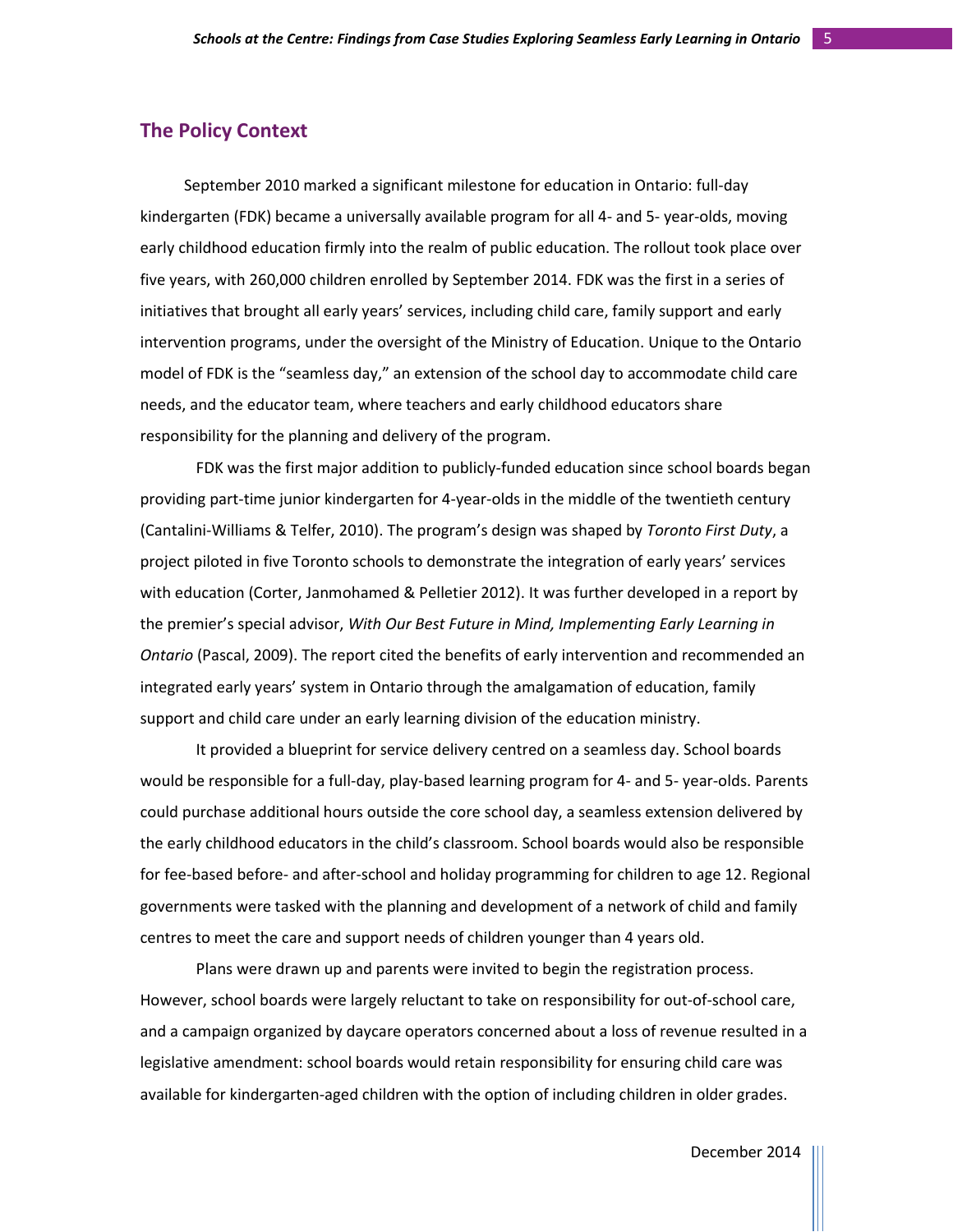They were however given the alternative of contracting with community providers to deliver the extended-day program. The majority of school boards leaped to the "third party" option. A few tried direct delivery in selected schools, but most abandoned it. Among English language boards, only the separate and public school boards in the Waterloo and Ottawa continued to expand their own extended-day programs. Nevertheless, the legislation changed the relationship between school boards and child care. No longer was child care a tenant in the school; it was now a partner under contract to provide a mandated service.

# **Methodology**

The researchers were interested in understanding the impact of FDK and extended-day programs (EDP) operated by school boards and community agencies on educators, parents and administrators. The study used a mixed methods approach, combining both qualitative and quantitative tools for data collection. The analysis was extended through the use of surveys, semi-structured interviews, focus groups and document analysis. The study received ethics approval from the University of Toronto and four Ontario school boards and was carried out between September 2013 and December 2014. These sites were chosen as case studies because each offers a different system of extended-day delivery. The Waterloo Region District School Board (WRDSB) and the Ottawa-Carleton District School Board (OCDSB) host a combination of school- and community-operated EDP. The Halton District School Board (HDSB) and Halton Catholic District School Board (HCDSB) contract out their EDP to community providers.

This study was not designed to allow a conclusive comparison between school-based and third party-operated extended-day programming, given the opportunistic nature of the sampling and its non-representativeness. The findings can be used descriptively, however, to understand the benefits and challenges facing school boards, educators and parents as FDK and EDP are implemented.

Participants included parents, educators, school and regional children's services leaders and community partners. The researchers partnered with the WRDSB and the Children's Services Division of the Region of Waterloo to develop a case study of that region's school-based programs, community planning initiatives and systems created to ensure families experience fewer access hurdles.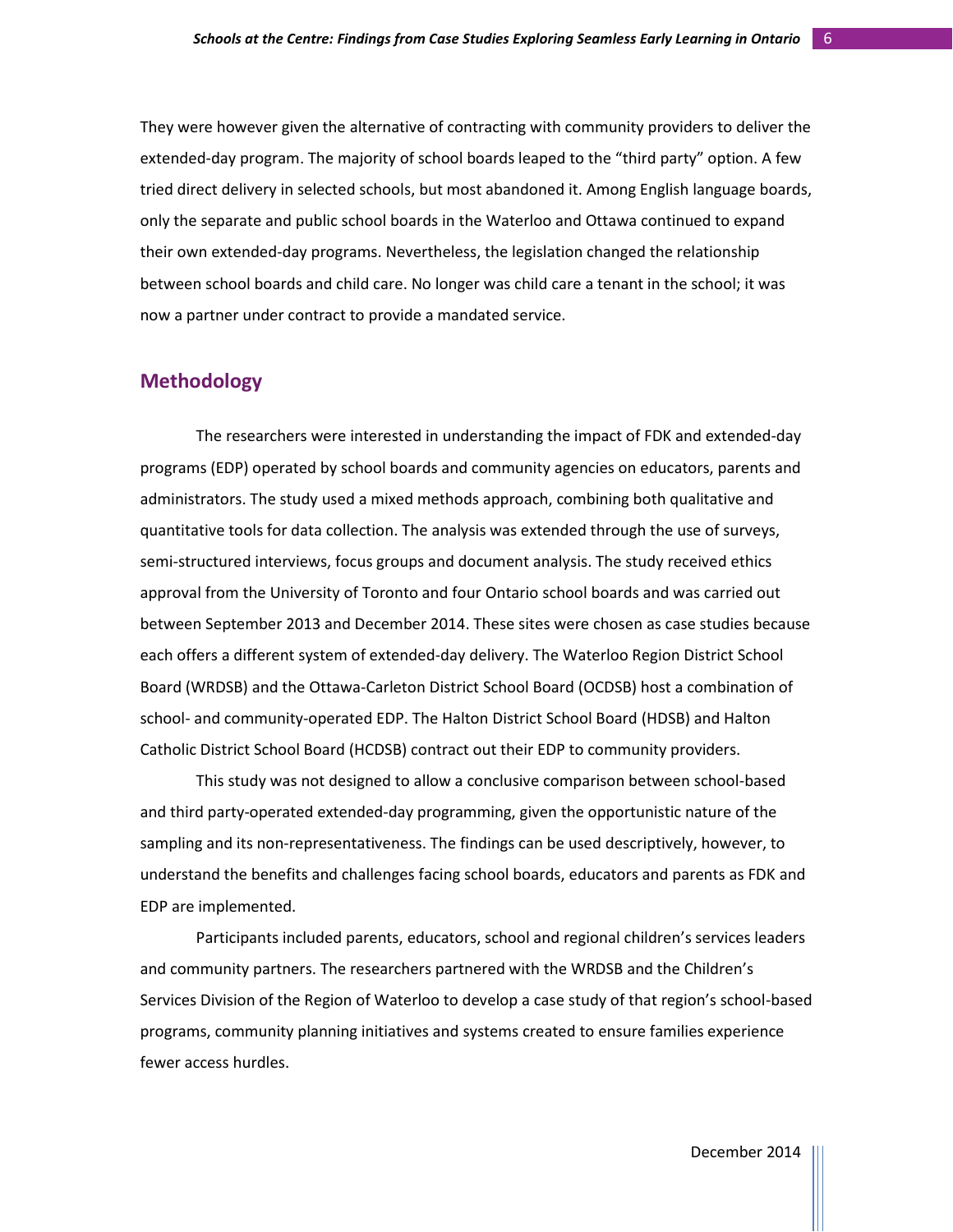All four school boards supported the recruitment of kindergarten teachers and early childhood educators to the study by circulating an information flyer inviting them to complete an online survey. Follow-up interviews and focus groups were conducted in Waterloo and Ottawa.

School administrators and community leaders received email correspondence requesting interviews. Individual and group interviews were held in all three communities and with administrators from all four school boards. Waterloo was the only region where parents were contacted for the study. Parent participants were recruited via email through the region's children's services division, through

the school board's email system or by their child's educators. An information letter detailing the study was provided to parents prior to obtaining their consent. Once consent was obtained, parents were either provided with a paper-andpencil option of the survey or were sent a link to the online survey via email. Parents who completed the survey were invited to participate in a focus group to further explore



issues addressed in the survey. This helped build a deeper case study of the region.

To complement the study, a video was created to illustrate the experiences of parents, educators and administrators. Filming took place in Ottawa and Waterloo. Parents also consented to their children being filmed in selected kindergarten classrooms in Waterloo public schools. Signed consents for filming and broadcast were obtained.

#### **Sample Size**

The study recruited a total of 386 parents with a child in kindergarten in the Waterloo region. The first cohort involved 133 parents solicited through the WRDSB, and a further 253 participated out of 1,482 contacted via email from the region's child care subsidy list. Of those answering the survey, 14 took part in focus groups. Among the 2,640 FDK educators employed

December 2014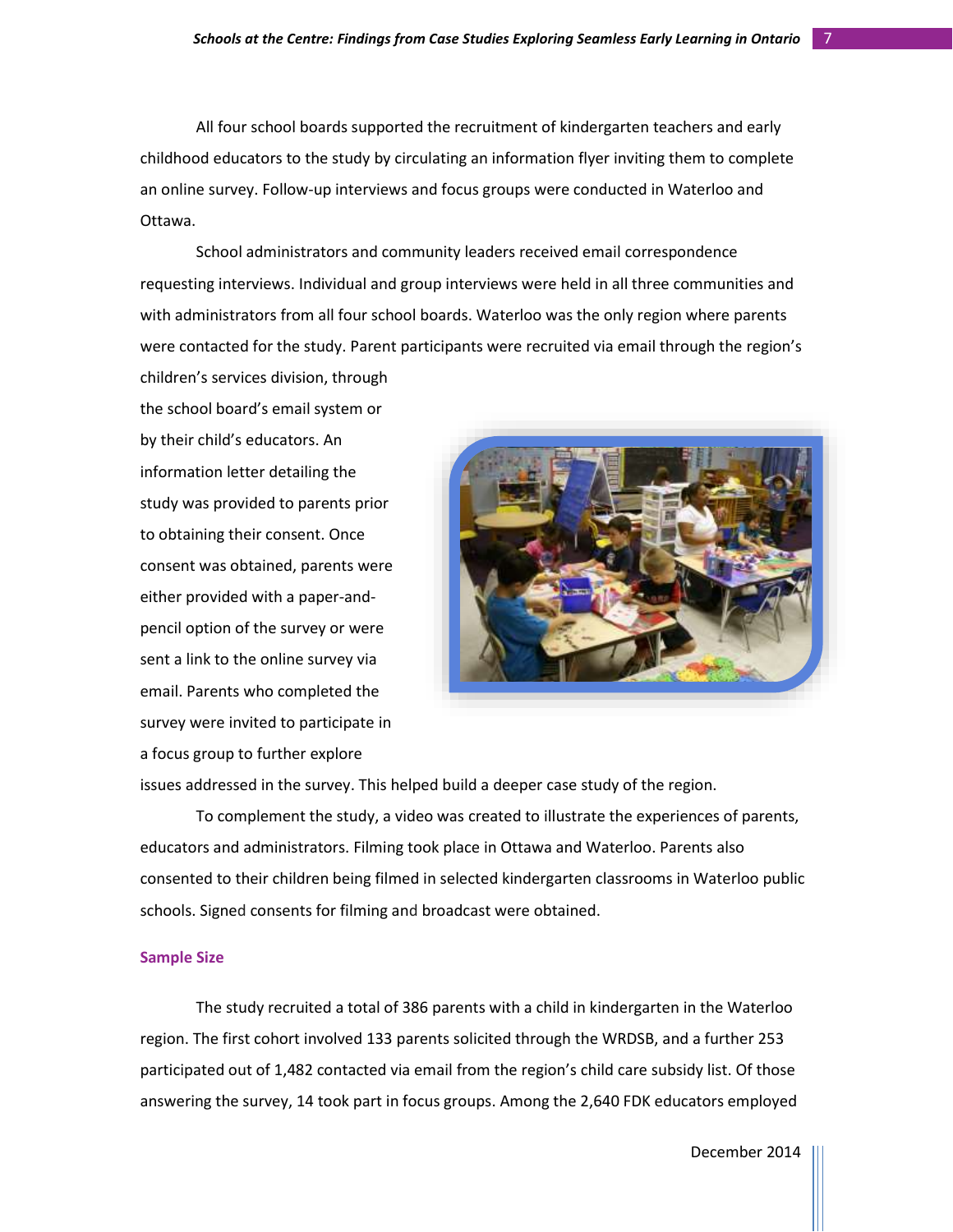by the four boards, 530 teachers and early childhood educators completed the educator survey, representing a 20 percent response rate. Follow-up interviews and focus groups held in Waterloo and Ottawa involved 78 educators. A total of 46 school board and regional administrators and community child care providers were interviewed in Waterloo, Halton and Ottawa.

# **Key Findings**

The *Schools at the Centre* study explored the impact of FDK and EDP operated by school boards and community agencies on administrators, educators and parents, and investigated how different boards responded to FDK and the requirement to provide EDP in their community.





educators were also asked about changes to compensation and benefits as a result of public sector employment. School administrators and community leaders shared ideas on factors that contribute to holistic learning and family support during the implementation of the program.

Lessons from this study inform public policy development to support a more effective and seamless approach to early learning, build stronger professional partnerships and better enable parents to support their children's early learning.

#### **Parents**

- 85 percent of parents agreed that FDK/EDP help prepare their child socially and academically for school
- Parents were equally divided as to whether their involvement with their child's learning increased or decreased as a result of FDK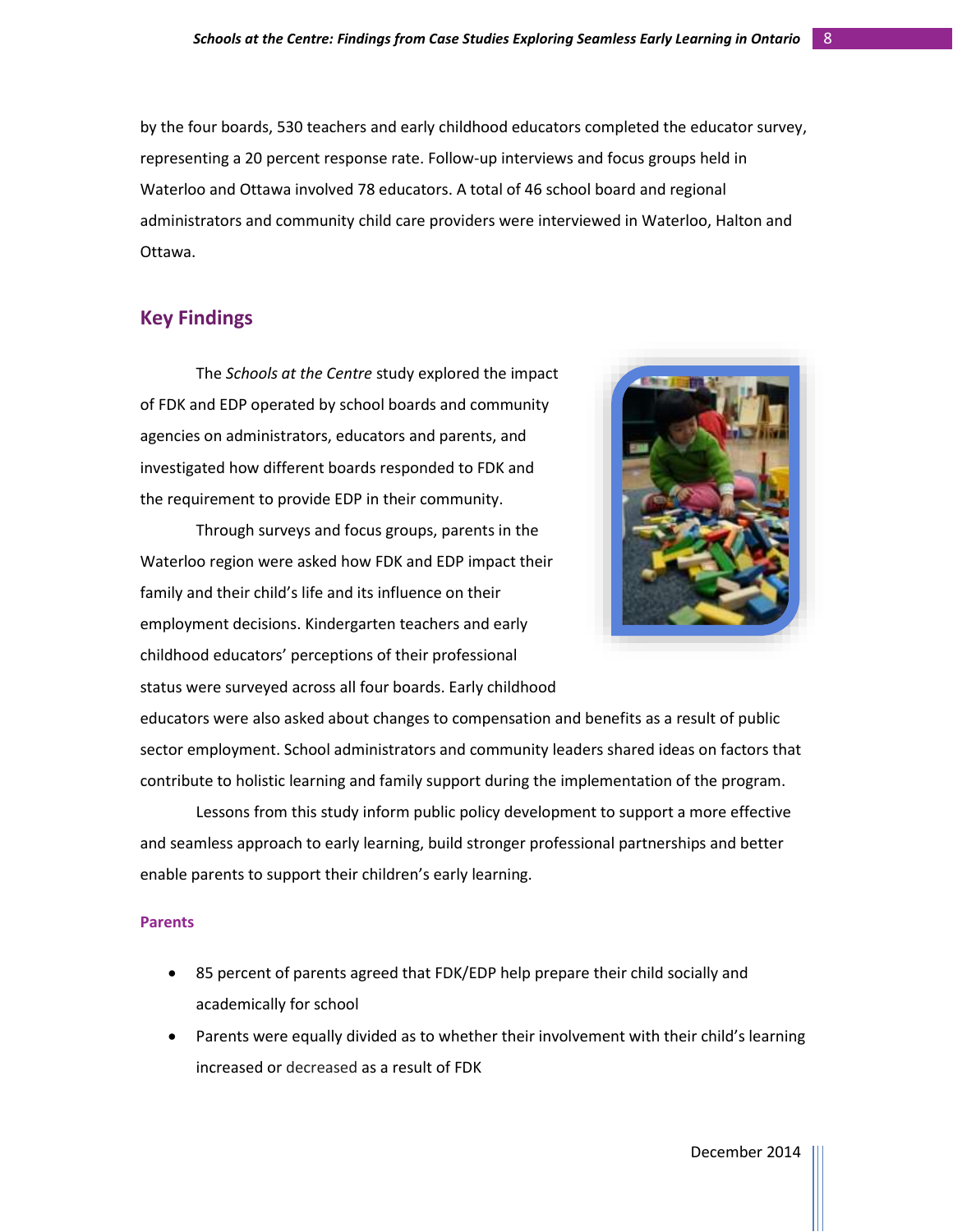- 75 percent of parents receiving child care subsidies reported that FDK/EDP facilitates their ability to work
- Parents receiving subsidies reported that FDK/EDP relieved family stress

#### **Educators**

- 85 percent of ECEs reported seeing an increase in benefits
- Most ECEs saw their wages either increase or remain the same, but a significant percentage in Waterloo and Ottawa (20–25 percent) took a wage decrease to work for a school board
- 25 percent of ECEs reported having an undergraduate or graduate degree in addition to their ECE diploma
- Teachers and ECEs do not always share the same views of their roles.
- More teachers and ECEs believe that teachers are responsible for literacy related activities, while both are more likely to agree that numeracy learning is more equally shared
- Both educators indicated that they share responsibility for children with special needs
- Most ECEs reported that having a union improves their professional status
- Teachers and ECEs stated that limited access to joint planning time and joint professional development contributes to weak professional partnerships
- Both sets of educators are committed to improving access to planning, which they view as central to a comprehensive learning program

#### **Administrators**

- Administrators reported improved outcomes for children as a result of FDK
- Additional systems were developed to support the FDK/EDP educator partnerships
- Administrators reported fewer implementation challenges as lessons were learned from each phase of the rollout
- Professional development opportunities for ECEs are dependent on administrator flexibility and school budgets
- The sharing of space and resources between the school day and after-school programming is more challenging when schools do not directly operate the EDP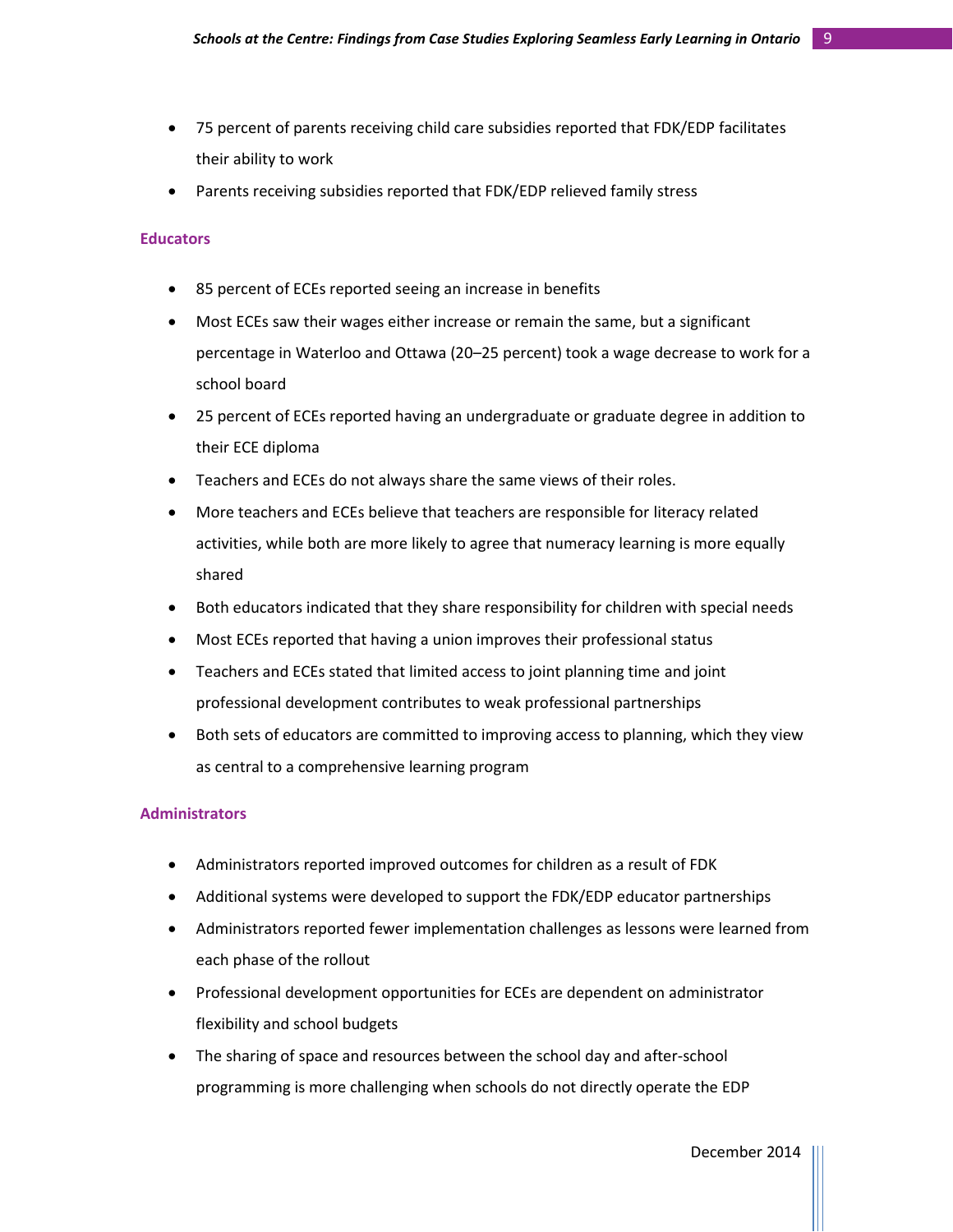- Lack of ECE supply staff is problematic across boards
- More supports are required for children with special needs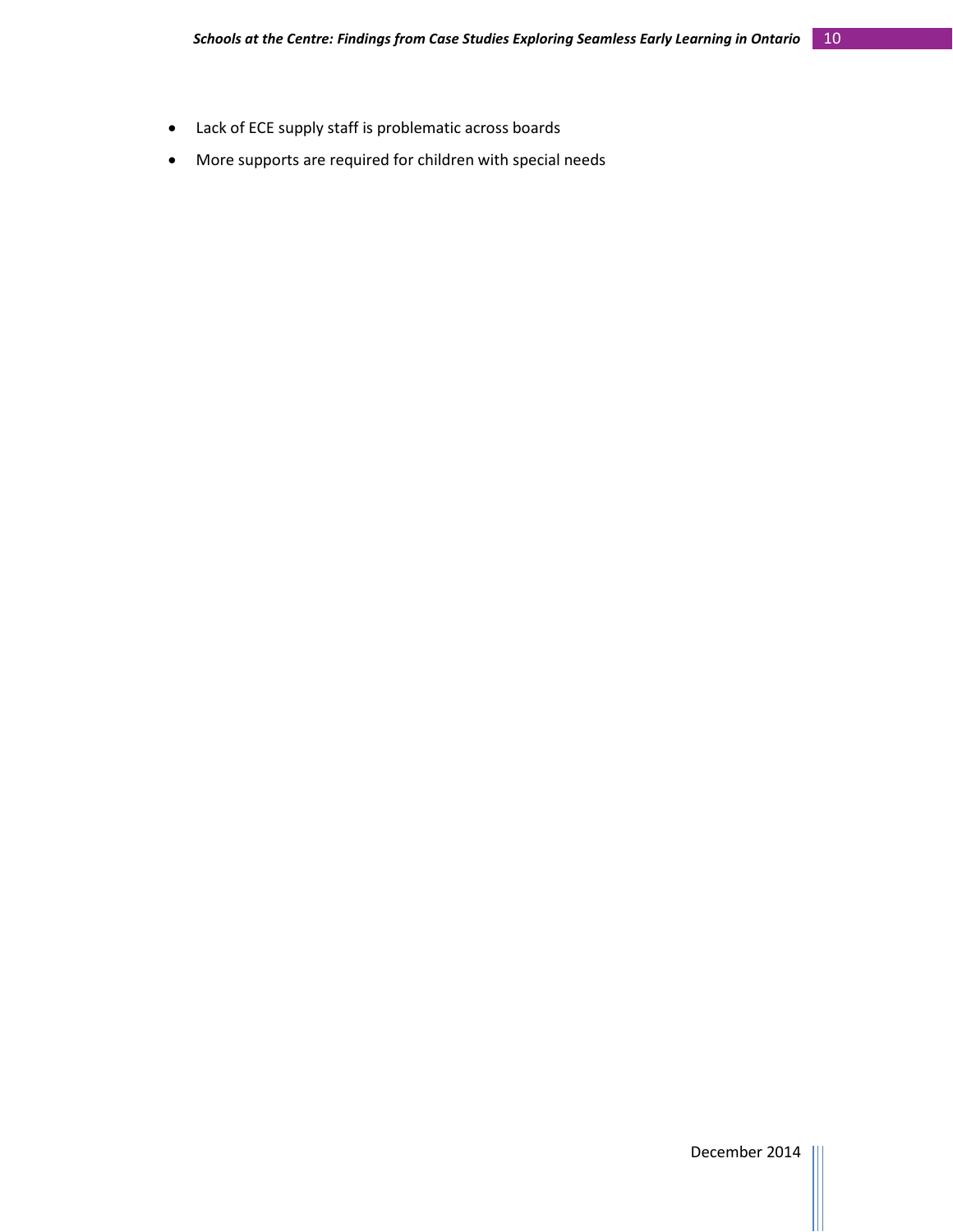# **The Regions in the Study**

 $\overline{\phantom{a}}$ 

| Table 1: Extended-Day Programs by Region |                        |                        |                                                          |                                                                |  |  |
|------------------------------------------|------------------------|------------------------|----------------------------------------------------------|----------------------------------------------------------------|--|--|
|                                          | <b>Halton Catholic</b> | <b>Halton District</b> | <b>Ottawa Carleton</b>                                   | <b>Waterloo Region</b>                                         |  |  |
| # Schools with<br><b>FDK</b>             | 45                     | 74                     | 100                                                      | 87                                                             |  |  |
| # Schools with<br><b>EDP</b>             | 45                     | 71                     | 93                                                       | 80                                                             |  |  |
| # School board-<br>operated EDP          | $\Omega$               | $\overline{0}$         | 61 (JK-Gr.6)<br>Plus 4 licensed<br>preschool<br>programs | 64 (JK-Gr. 2)                                                  |  |  |
| # Community-<br>operated EDP             | 45                     | 71                     | 32                                                       | 16 (JK-Gr. 2)<br>53 Youth<br>Development<br>Programs (Gr. 3-6) |  |  |
| <b>Full-day rate</b><br>for EDP          | \$22.90-25.50          | \$22.90-25.50          | \$20.00 (OCDSB)<br>\$19.53-37.50<br>(Community)          | \$24.50                                                        |  |  |
| PD day/March<br>break rates              | \$31.00-40.00          | \$31.00-42.70          | \$30.00                                                  | \$24.50                                                        |  |  |

With a population of 550,000, Waterloo Region has a fast-growing immigrant population. Through its community planning process, the region is developing a strategic plan to avoid gaps and duplication in child and family services<sup>1</sup>. It is committed to offering EDP in every school community and guaranteeing the program for every family that requests it.

Halton Region is one of the fastest growing in Canada with a population of 460,000. There is significant diversity of visible minorities, both foreign and Canadian-born, and about 10

 $1$  Background information on each region gathered from official websites at [http://ottawa.ca/en,](http://ottawa.ca/en) <http://www.regionofwaterloo.ca/en/index.asp> and <http://www.halton.ca/>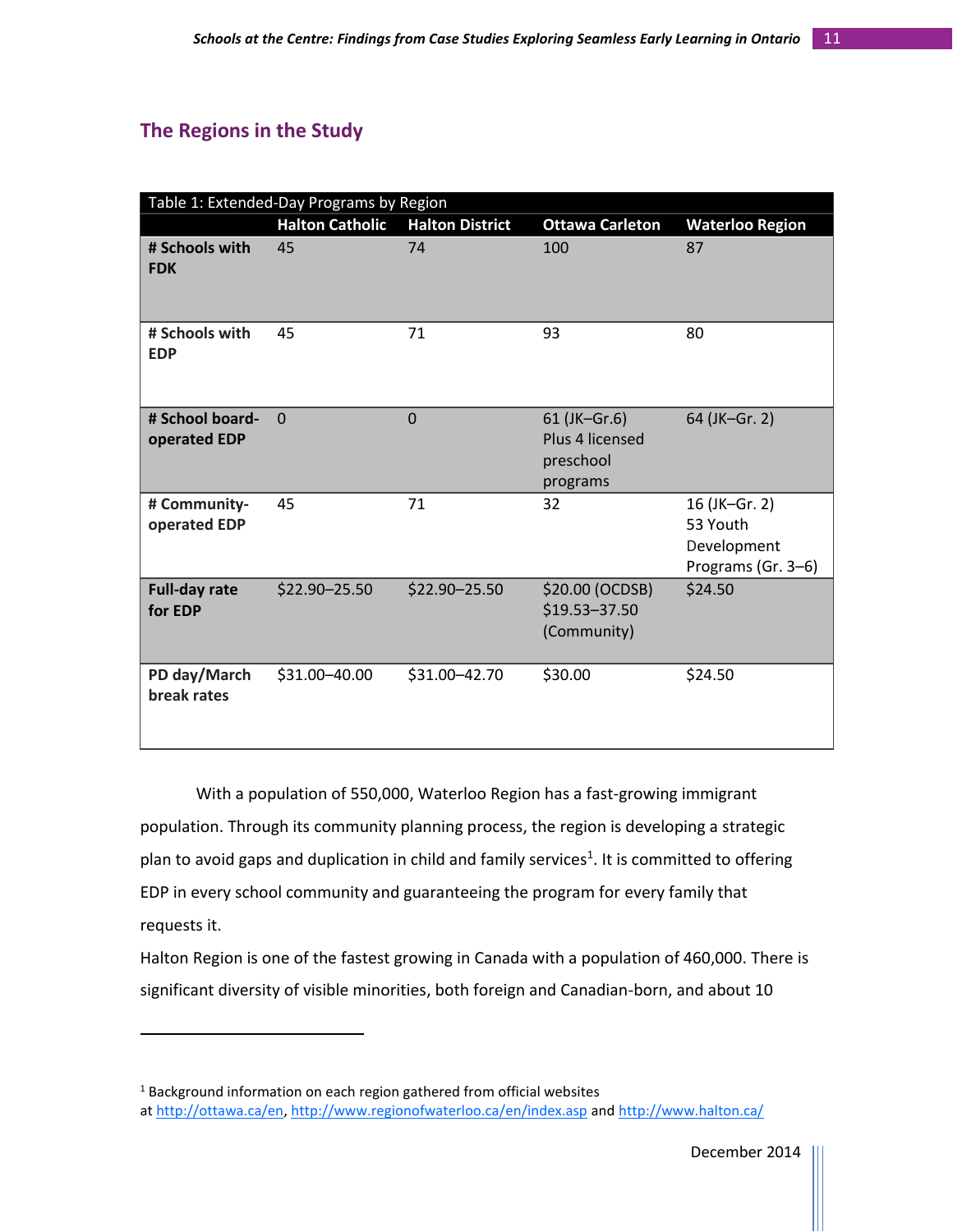percent of the population identifies as lesbian, and gay. Ten percent of the population lives in poverty. Higher rates of poverty are found in racialized communities and among families with children. As FDK rolled out, the Halton Catholic District School Board developed a plan for extended day, working with one community provider to deliver the program. The Halton Catholic and Halton Public Boards both rolled out the extended day program at all year one sites where there was demand. Both boards worked collaboratively with region and the early years table to plan for the community. After the first year, operations were



transferred from the school boards to  $3<sup>rd</sup>$  party providers because the funding model set out by the Ministry proved to be cost prohibitive. That model has subsequently changed making it more realistic for viability. Fees and hours of operation vary with the provider. HDSB has a "no wait list" policy for EDP, but recognizes that operators are sometimes limited by the shortage of ECE staff. Halton region's Edu-Care table is a coordination effort that brings the Region, school board partners and  $3<sup>rd</sup>$  party providers together to work collaboratively to plan for the community needs.

The City of Ottawa is home to over 830,000 residents, with 15 percent living in poverty. The Ottawa-Carleton District School Board committed to providing EDPs in every school with full-day kindergarten. To address service inequity in low-income communities, it lowered the enrolment threshold for an EDP from 20 children to 3.

# **Schools at the Centre: Implications for Parents**

Through surveys and focus groups, parents in Waterloo Region were asked how FDK and EDP impact their child, their family life and their employment. Researchers explored whether parents found it easier to access child care and whether FDK/EDP reduced their daily stress level. Parents were also asked to report on the effects of FDK/EDP on their children's academic, social and emotional development.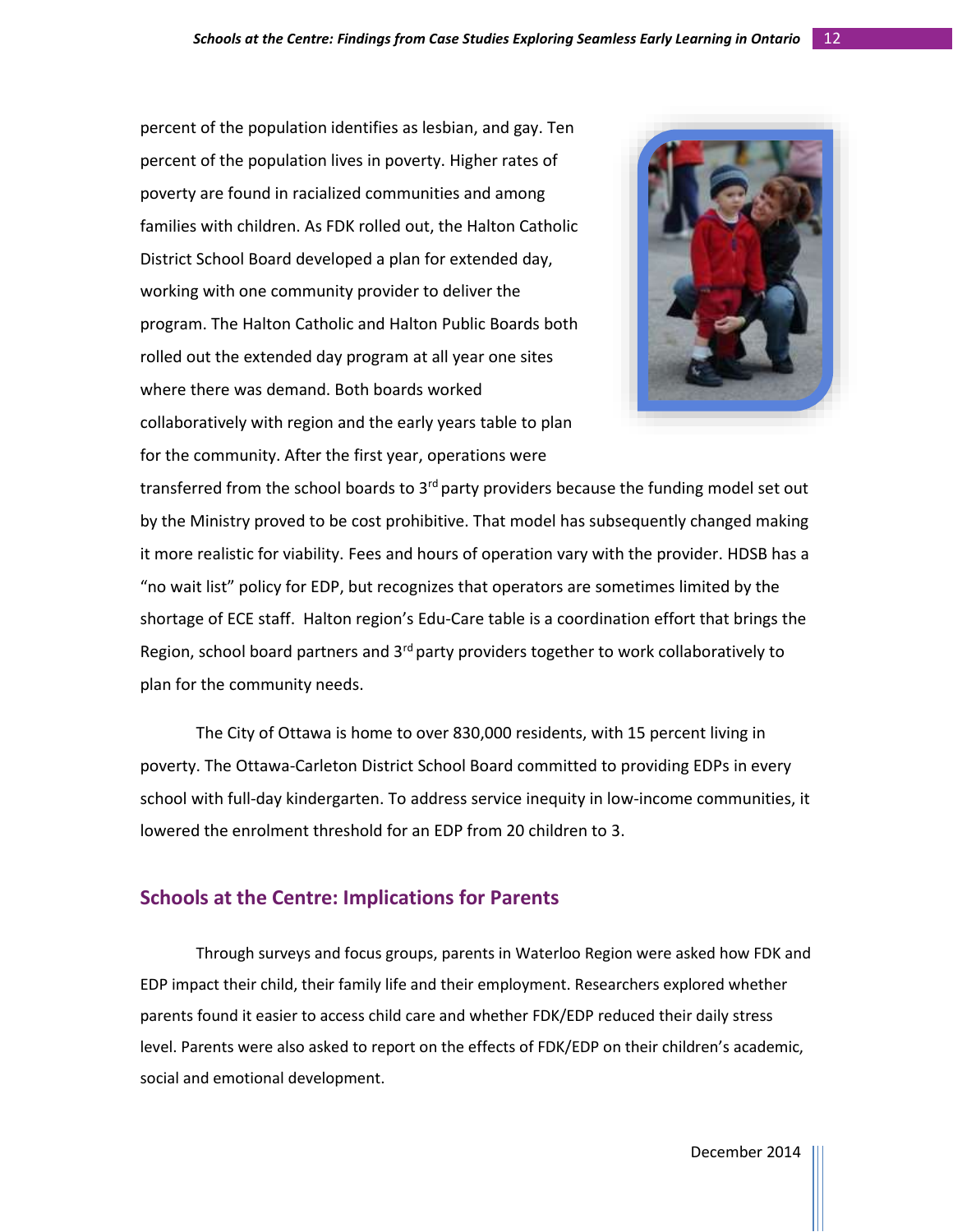#### **Survey Results**

Two sets of parents took part in the study. A total of 133 parents contacted through the WRDSB in February 2014 were in the first cohort. Participants were largely mothers, married, Canadian born, English speaking and employed full-time. A second group was recruited through the region's child care subsidy list.

Over 70 percent of respondents in the first cohort agreed their child benefits from FDK/EDP and are happy with the overall quality of the programming. In addition, approximately 85 percent agreed/strongly agreed that FDK/EDP has helped their child prepare academically and socially for school (see [Figure 1\)](#page-13-0).



<span id="page-13-0"></span>

As shown in [Figure 2,](#page-14-0) 75 percent of parents want FDK/EDP to continue, with almost 90 percent supporting other child/family services delivered through the school. Parents were split in their responses when asked if their involvement with the school has increased because of FDK/EDP. Although almost 50 percent said their involvement has increased, an almost equal number said it has decreased. This issue was further examined during the focus groups. Parents were also split on whether FDK provides increased family support, an issue we explore in further detail below.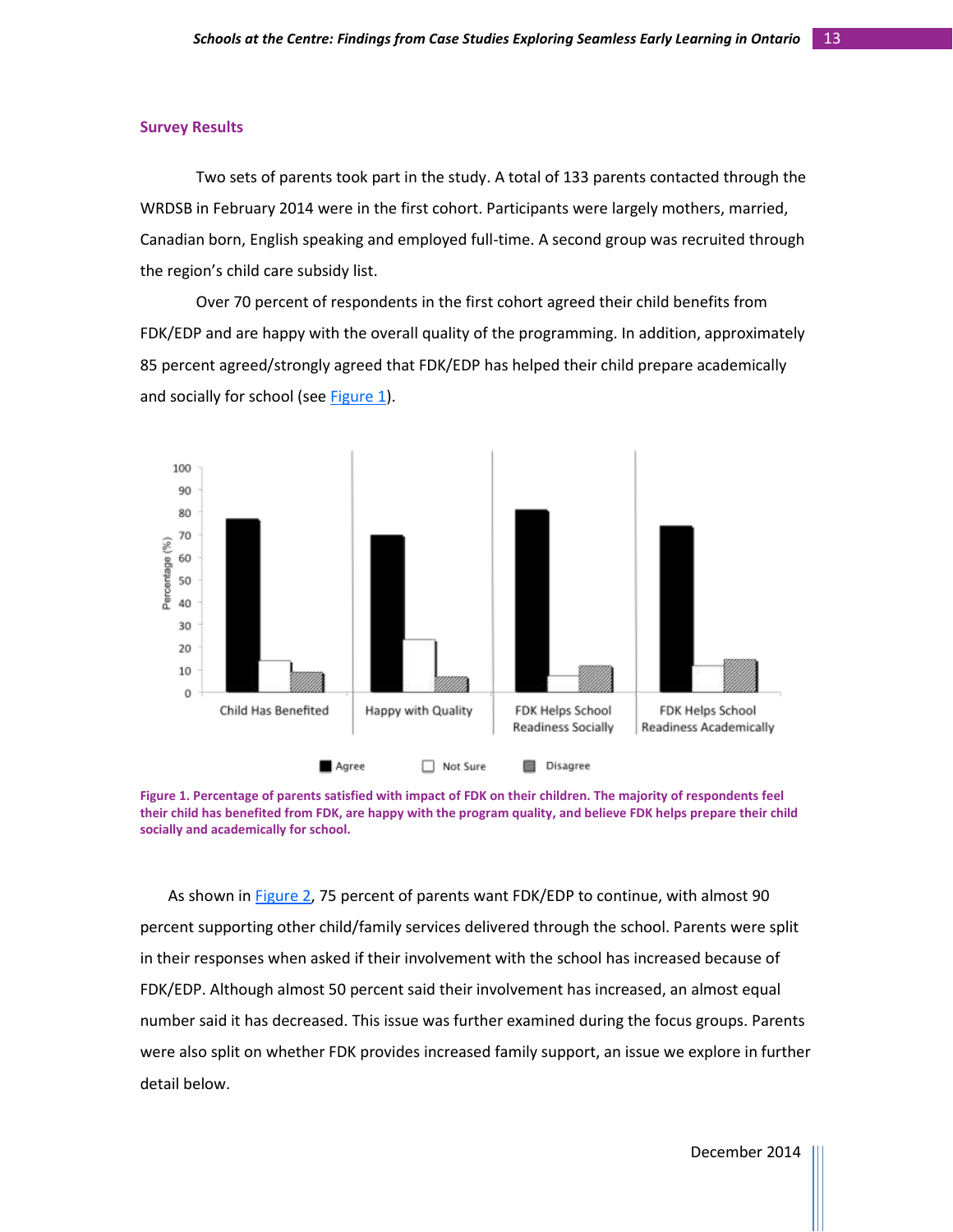

<span id="page-14-0"></span>**Figure 2. Percentage of parents satisfied with impact of FDK on family. Parents were divided on whether their involvement in their child's learning has increased or decreased as a result of FDK. The majority of parents want FDK to continue, while 44 percent feel it has increased support for their family. A large majority of parents support other programs in the school.**

Because low-income families are often under-sampled in surveys of this type, additional outreach took place via Waterloo Region's child care subsidy program. In April 2014, the Children's Services Division contacted parents with an email address who were receiving subsidies. A total of 1,482 parents were made aware of the survey and 253 were completed, resulting in a response rate of 17 percent. These participants were also largely mothers, married, Canadian born, English speaking and employed full-time—a comparable demographic to the first cohort. Similar to parents contacted through the school board, parents receiving a child care subsidy were satisfied with the quality of programming and felt their child benefits from FDK/EDP. These parents also indicated their child was more prepared for school academically and socially. This group was asked additional questions about child care costs and the influence of costs on their work options. Despite subsidies, the cost of child care remains a source of financial stress for this group of families [\(Figure 3\)](#page-15-0). Over 35 percent reported that child care costs present a barrier to employment. A quarter reported that FDK allowed them to return to work earlier than anticipated.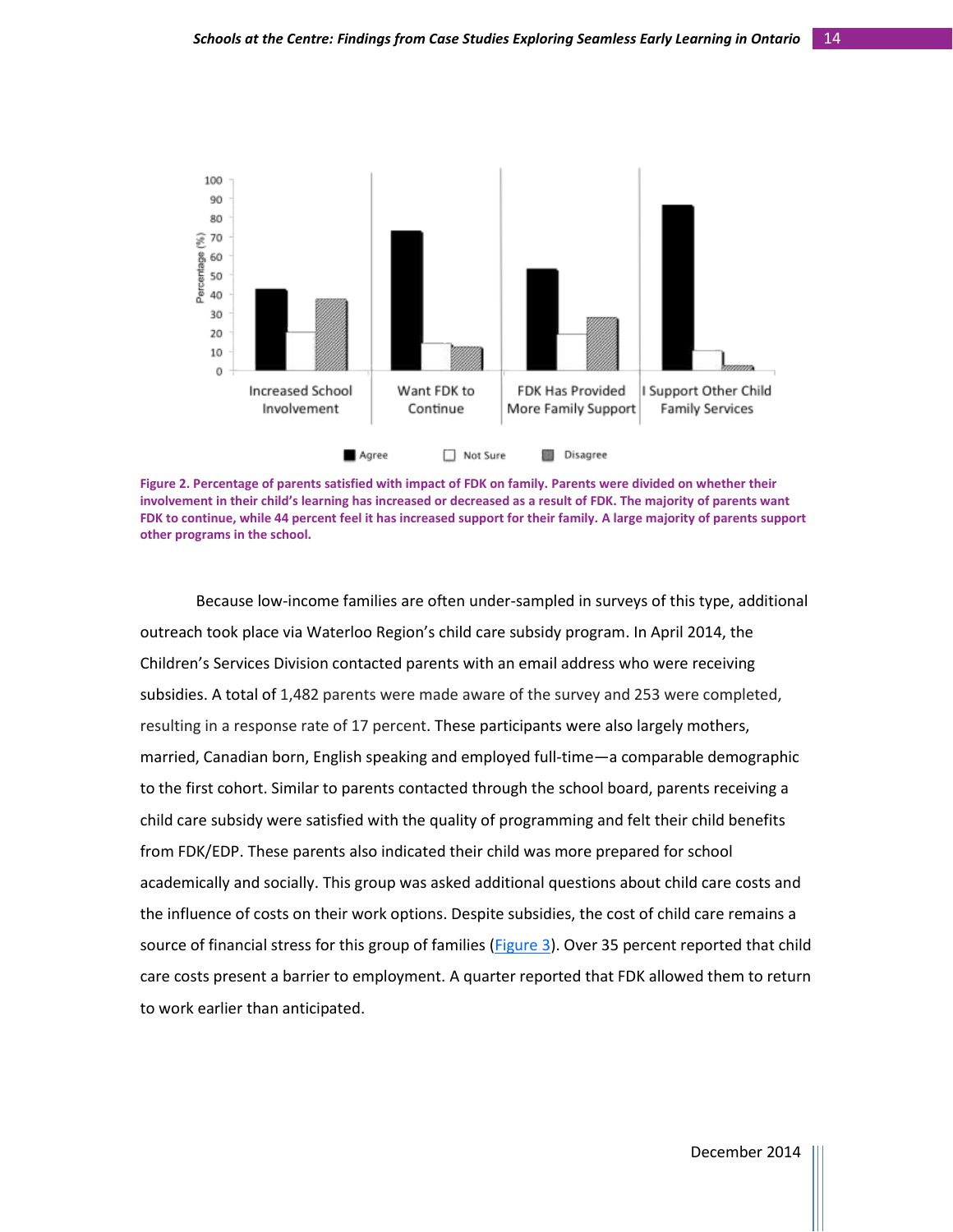

<span id="page-15-0"></span>**Figure 3. Percentage of parents finding child care costs a source of financial stress and a reason for not working. A quarter report FDK/EDP supported their decision to work.**

This group of parents was more likely to report that FDK/EDP is a source of support to their families Figure 4. Parents with limited time and resources may be less aware or have less access to services in the broader community and look to the school as their prime resource. This is consistent with findings in other studies, such as *Toronto First Duty* (Corter, Janmohamed & Pelletier, 2012).



<span id="page-15-1"></span>**Figure 4. Parents receiving child care subsidies are more positive about FDK/EDP. Parents want FDK to continue and consider it a support to their family.**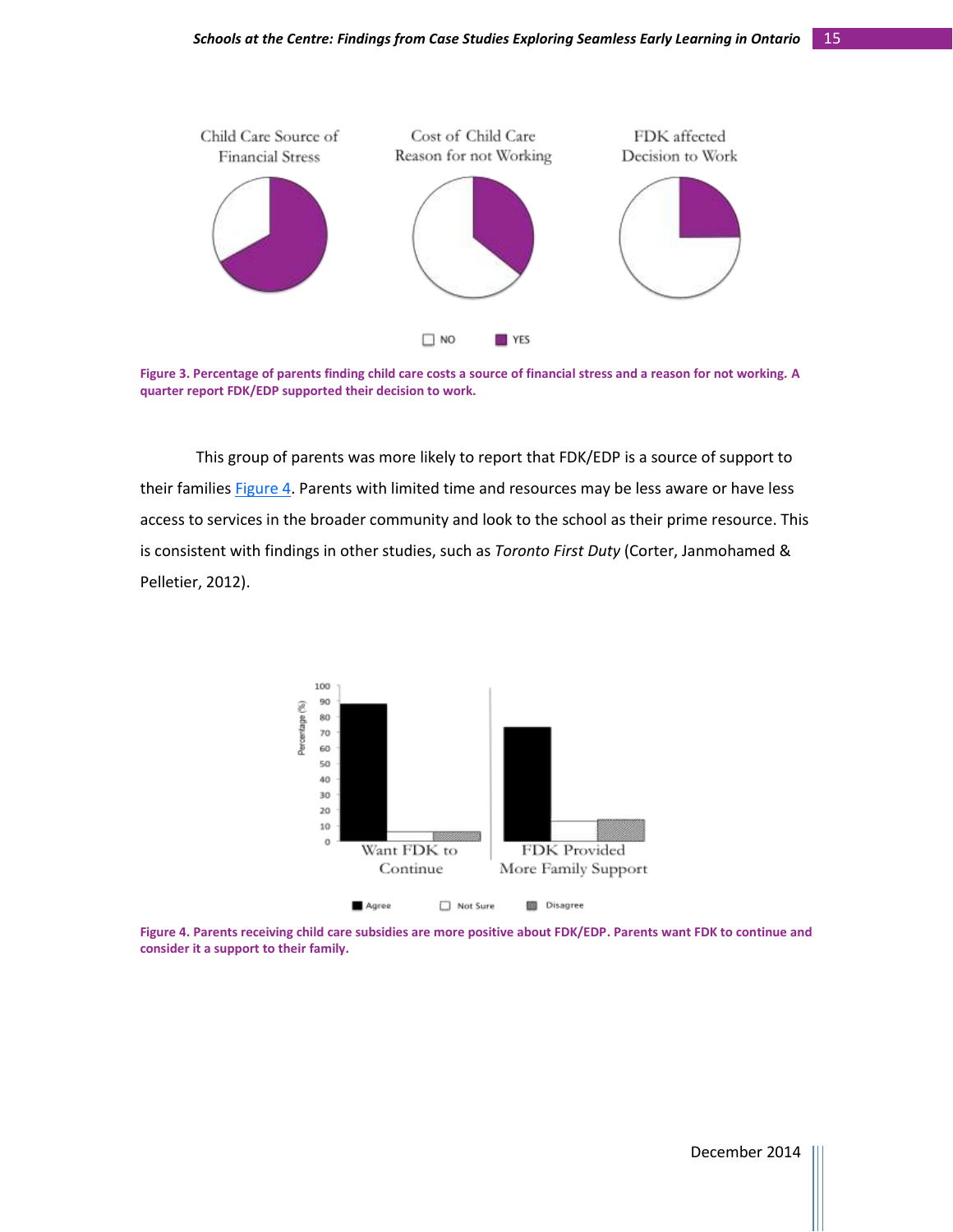#### **Focus Group Results**

Parents who completed the survey were asked if they wanted to participate in a followup focus group or interview. Twenty-eight respondents provided a name and contact information. Two sessions were held and 14 individuals took part. Participants indicated satisfaction with FDK/EDP and felt their children are happy in the program. They value playbased learning and observe a link between play and what their children learn.

> It's a great experience for my son—special ECE knowledge, and it's a fantastic play-based program—awesome job.

When asked if FDK/EDP affected their decision to return to work or study, parents said they returned to work earlier than anticipated because of the program.

> Oh yes! 100 percent–our careers are important to us–although costs are transferred to the public system, it enables us to work and contribute back to the tax base.

Parents were pleased with the predictability of FDK/EDP as opposed to the hassles inherent in part-time or every-other-day kindergarten. Some noted that FDK/EDP reduced the marital stressors that stem from finding and paying for child care, transferring children from school to caregiver and juggling drop-off and pick-up times. Overall, parents felt that FDK/EDP contributes to their days being more predictable and less stressful.

The larger number of children in FDK/EDP classes compared to the adult/child ratios in licensed child care was seen as a problem: "School ratios are high, placing a lot of stress on teachers. I'm not sure they can respond to kids' individual needs," one parent noted. Large class sizes also lead to parent anxieties about the physical capacity of FDK classrooms: "Children need more space in class. Younger kids need more gross motor movement." Concerns were raised about rushed lunches, the quality of the food and lack of food choices during snack time.

December 2014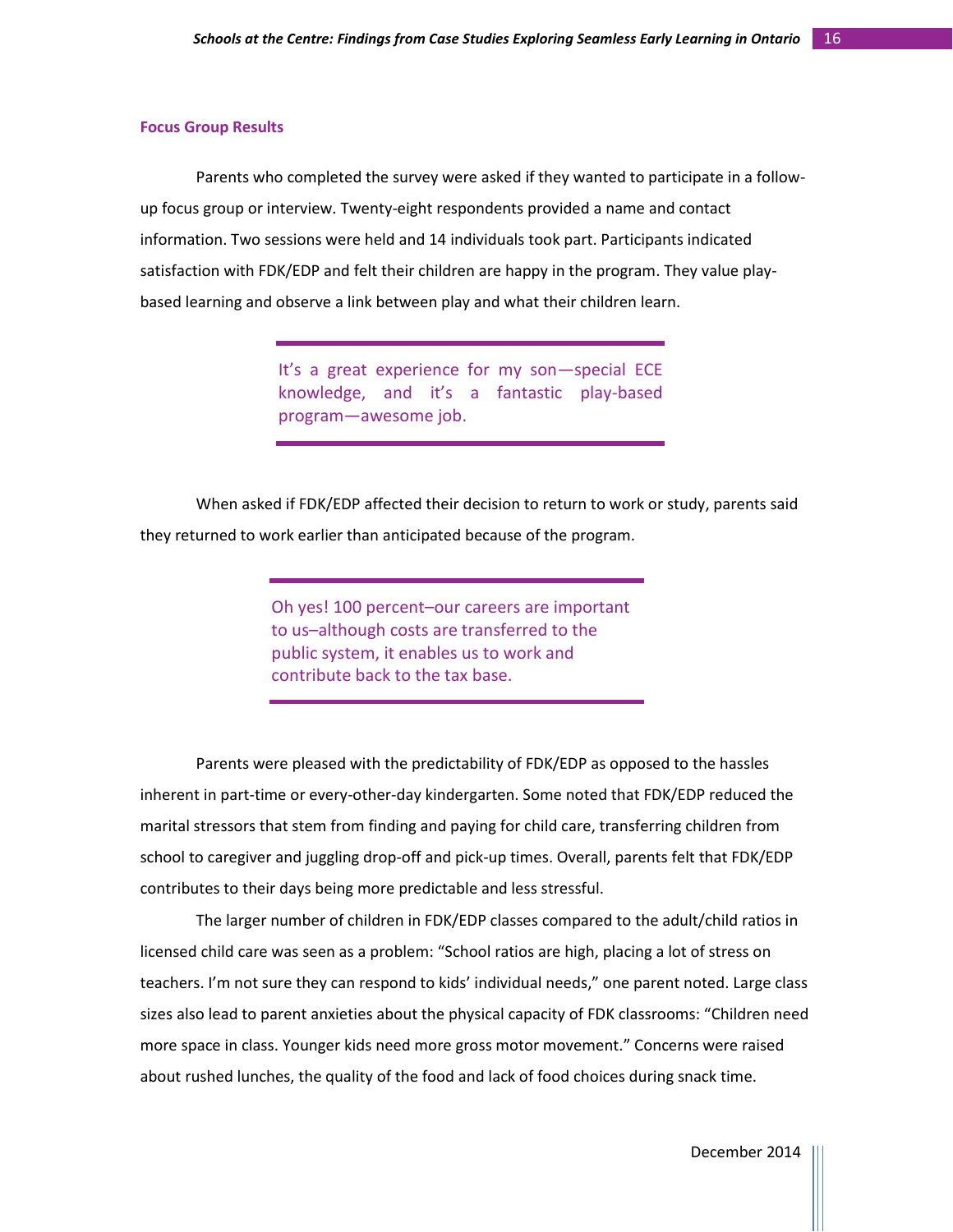Parents of younger children in kindergarten (i.e., December-born babies) cited the length of the school day as a difficulty. Some feel kindergarten classes are too structured, with not enough time for play. Lastly, some parents felt less involved in their child's learning. Those who were accustomed to walking their child into the child care room, talking with staff and sharing in their child's activities felt school policy and culture excludes them from their child's school life.

> I feel like a stranger in my son's life in school. Childcare enabled a communication process that was more active.

Other parents reported being more engaged in their child's classroom and more involved in school. These parents stated that the teachers and administrators encourage them to join the school council, ensuring their involvement early in their child's school life and building on the principle of parent engagement.

Overall, FDK and EDP is valued by parents, with a caveat that certain aspects of the program could be further examined and improved upon.

# **Children with Special Needs**

The lack of resources for children with special needs emerged as a theme throughout the study. Principals, educators and parents alike expressed concern. Children requiring the support of an educational assistant (EA) are often not afforded that support across the EDP portion of the day.

> We have many special needs students for whom the full day is too much  $-$  too large a group, too much stimulation, too little one-to-one support for their learning and growth. All of those things are difficult in a class of 28.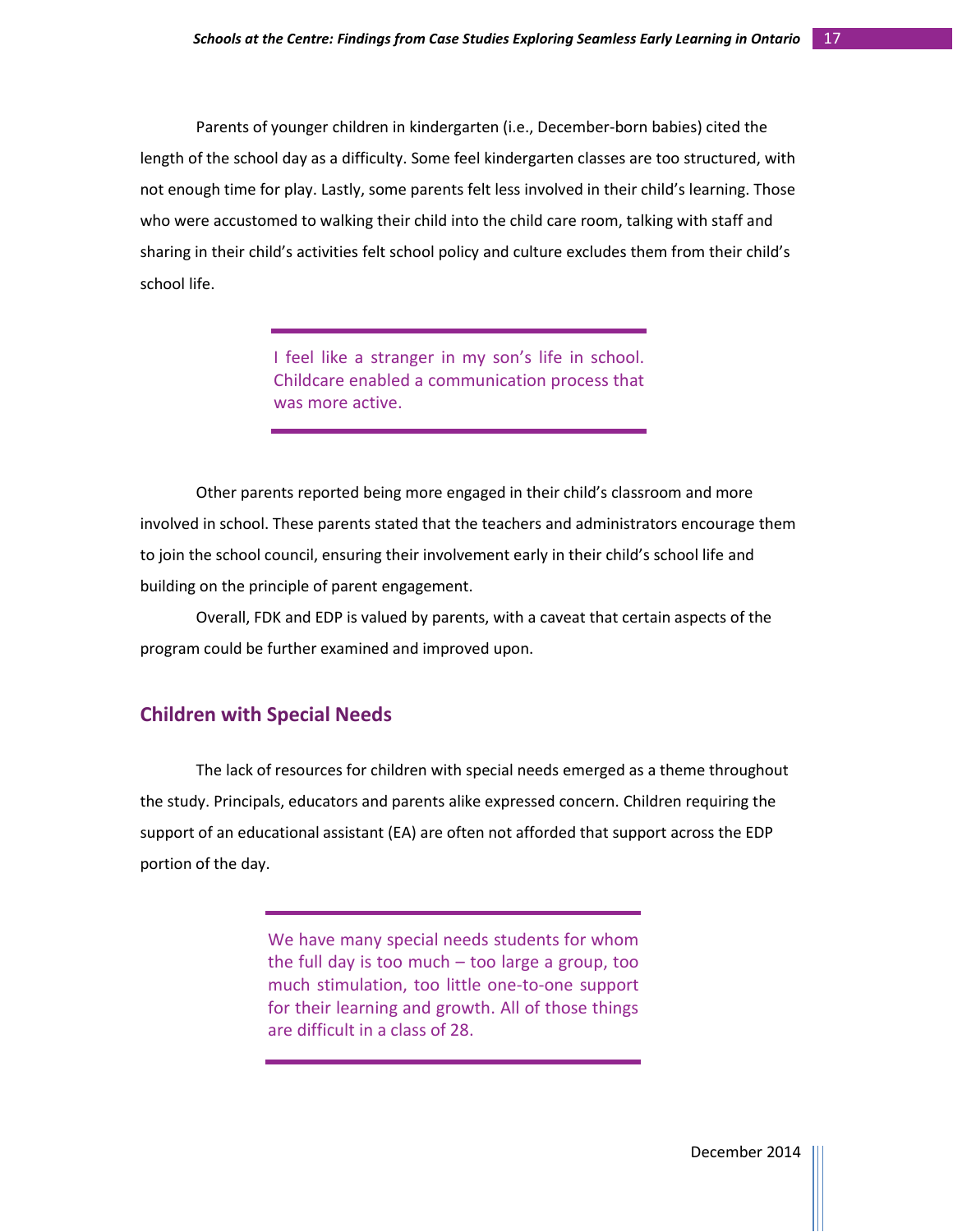The increased stimulation in the EDP portion of the day was cited by some as too stressful for children. Children are sometimes sent home early due to exhaustion or classroom disruptions, and parents' work is then interrupted. Administrators are addressing these challenges by working with educator teams to better prepare classrooms for children with special needs. One senior administrator has developed a plan to use EAs more effectively: "I have the capacity to ensure the child still has access to their EA as they transition into the after school program. The EA can't be there the entire time, but can at least help the child settle in and then the ECEs in the after school program take over."

As young children transition from licensed child care into school programs, a plan of action that involves the child's educators, the administrators and the family would create a comprehensive approach, ensuring a more seamless transition.

# **Collaboration in Action: Waterloo's Seamless Early Years System**

Waterloo's FDK/EDP model results from a partnership between the region's children's services division and the public and Catholic school boards. The partners recognize that FDK and the potential for school boards to operate their own before- and after-school programs created an opportunity to rethink the delivery of early years' programs.

FDK, coupled with the decision of both school boards to directly operate their own after-school programs, created uncertainty for community child care providers. The Waterloo case study provides valuable lessons of the critical importance of effective communication, adequate funding and resources and strategic planning when reengineering programs to provide more effective services to meet community needs.

The lead partners established a task force to develop a common action plan. Community providers were supported to refocus services to younger children and to develop business plans to support their financial viability. The local college became an important partner and model in the transformation, both as a professional training institution for ECEs and youth workers and as the operator of a number of licensed child care programs. Conestoga College worked closely with both school boards and the region to convert space for younger children and to develop specialized recreational programs in schools for older children, ages 9–12 years.

Most of the region's schools now offer extended-day programs for children in junior kindergarten to Grade 2 and youth development programs for children in Grades 3 to 6. Where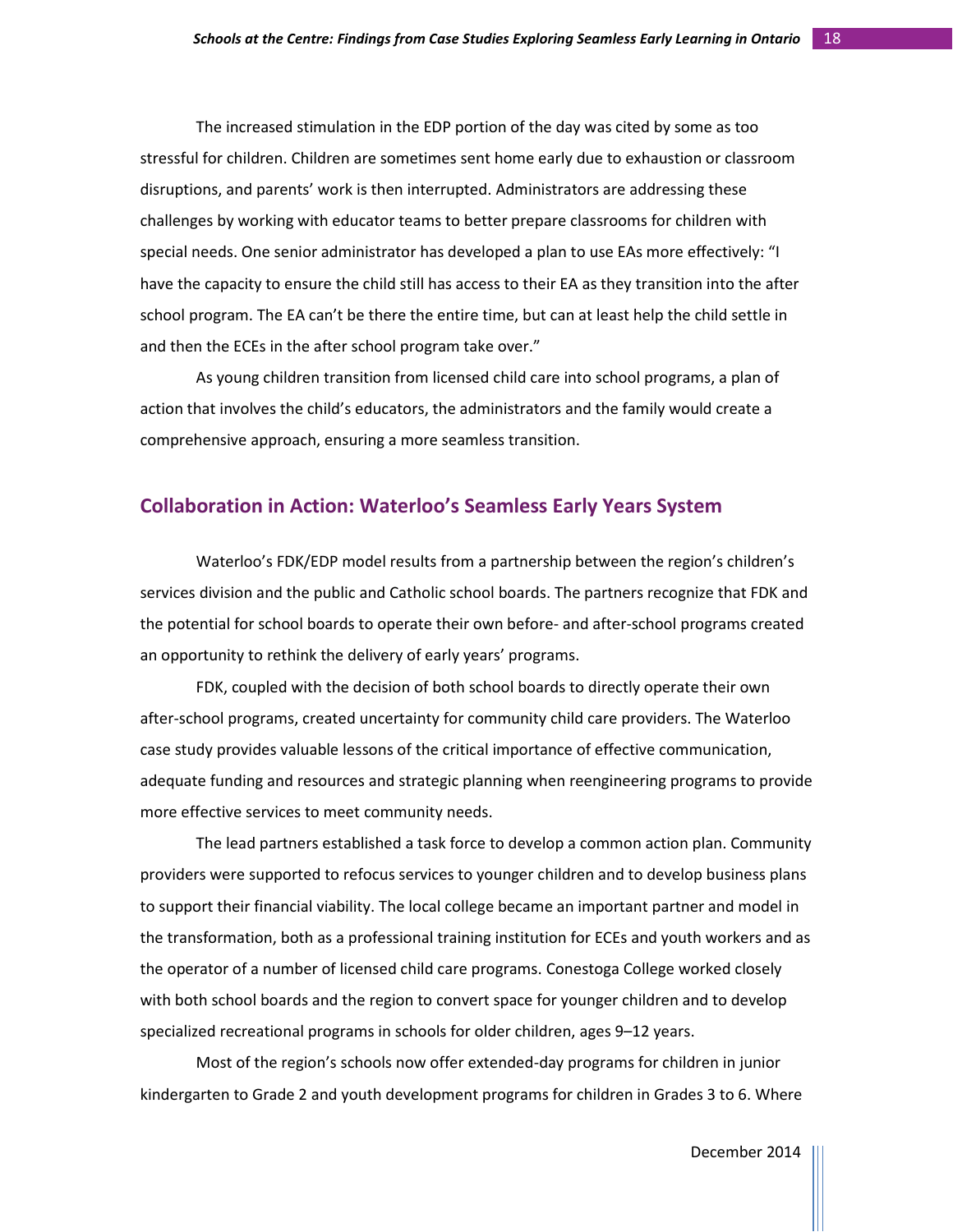possible, kindergarten child care rooms have been repurposed for toddlers and preschoolers. The region established a centralized fee collection system and a centralized program registry to support parents' access to service.

The taskforce has since evolved into an Early Years Steering Committee. The Waterloo Region established a Children's Planning Table to include "service providers working with children pre-birth to 12 years of age and families working collectively to plan for and create a system of more effective and coordinated services." Meetings are attended by a broad range of community organizations and often have more than 100 participants. Although it may seem challenging to plan services at this level, it provides a venue to discuss program quality and service gaps and duplication. It also brings to the forefront issues of poverty, school readiness and child health and well-being.

# **Schools at the Centre: Implications for Educators**

The study examined the factors related to the development of the educator team and professional early learning practices in FDK/EDP across the four participating school boards. Unique to full-day kindergarten in Ontario is the educator team. The *Education Act* states kindergarten teachers and ECEs have a "duty to cooperate" in planning and delivering the playbased curriculum. ECEs and kindergarten teachers were asked how they view their new partnership and their respective roles in the classroom. ECE perceptions of their professional status were explored, along with changes to compensation and benefits resulting from public sector employment.

The professionalism of ECEs was enhanced by the *Early Childhood Educator Act* (2007), which requires ECEs to maintain good standing with the College of Early Childhood Educators as a condition of practice. ECEs registered with the College hold the professional qualification of Registered Early Childhood Educator (RECE). Prior to FDK, school boards employed few ECEs, usually in support positions as classroom educational assistants or in outreach programs. Most found employment in the licensed child care sector, in family resource programs, in support services for children with special needs and in home child care organizations. Educators share parent concerns about the high numbers of children in FDK compare to licensed child care. However, many felt the team of two trained educators strengthens the quality of children's early learning experiences.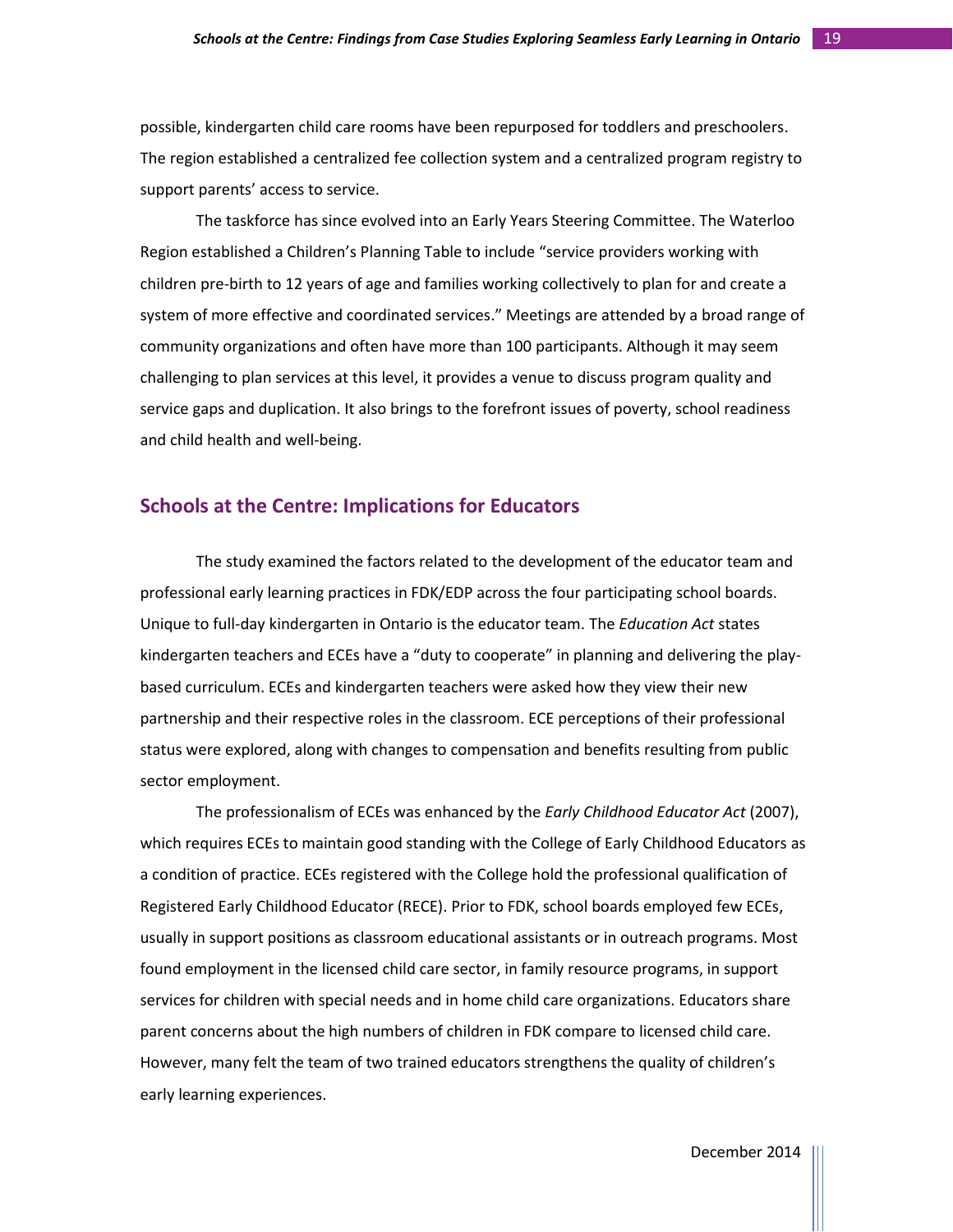FDK/EDP has created over 10,000 RECE positions in school boards. Many of the RECEs hired by school boards were seasoned professionals with prior supervisory experience in child care centres. Their exit has left the sector compromised for trained staff, warranting a discussion on how to create RECE positions in the community sector offering comparable wages, benefits and job security.

#### **Survey Results**

Kindergarten teachers and RECEs were invited to participate in the study through surveys and focus groups. Of 2,640 FDK educators employed by the four school boards, 530 participated in the study, representing a response rate of approximately 20 percent [\(Figure 5\)](#page-15-1). Teachers and ECEs responded in approximately equal numbers across the four boards.





ECEs must successfully complete a two-year diploma and be registered with the College of ECE as a condition to practice as an RECE in Ontario. Kindergarten teachers require a fouryear undergraduate degree, along with a teaching certificate and membership with the Ontario College of Teachers. Among the respondents, 25 percent of the RECEs working in FDK and EDP have an undergraduate or graduate degree in addition to their ECE diploma [\(Figure 6\)](#page-21-0). RECEs who continue their studies beyond the diploma program often specialize in child development or child studies, reinforcing their learning in the developmental needs of young children.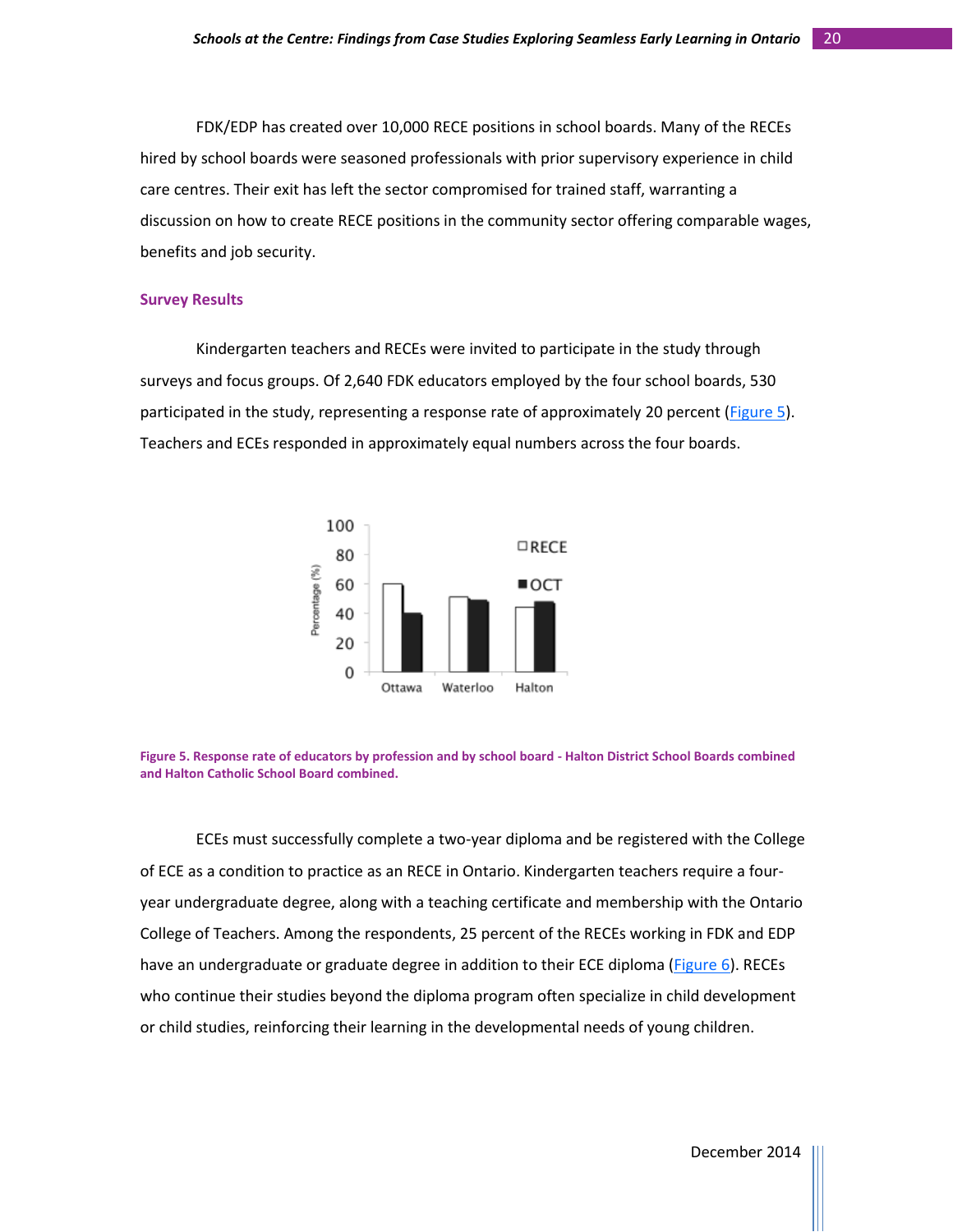

<span id="page-21-0"></span>**Figure 6. Educational attainment of ECEs and teachers working in FDK/EDP. Over 25 percent of RECEs have a Bachelors and/or a graduate degree.**

RECES were asked whether their wages or benefits have changed as a result of working in FDK/EDP. The majority, 85 percent, saw an increase in benefits. Wages increased for almost all RECEs working for the two Halton school boards, while RECEs in Ottawa and Waterloo reported their wages largely stayed the same, although a significant minority saw a wage decrease [\(Figure 7\)](#page-21-1).



<span id="page-21-1"></span>

RECEs working for school boards qualify for the Ontario Municipal Employees Retirement System (OMERS), while similar benefits are rarely available in the community sector. Wage differentials in Halton can be attributed to low wages in private child care. Child care wages In Waterloo and Ottawa are relatively higher, and many RECEs held longstanding jobs and even supervisory positions before coming to work for the school boards [\(Figure 8\)](#page-21-1). In addition,

December 2014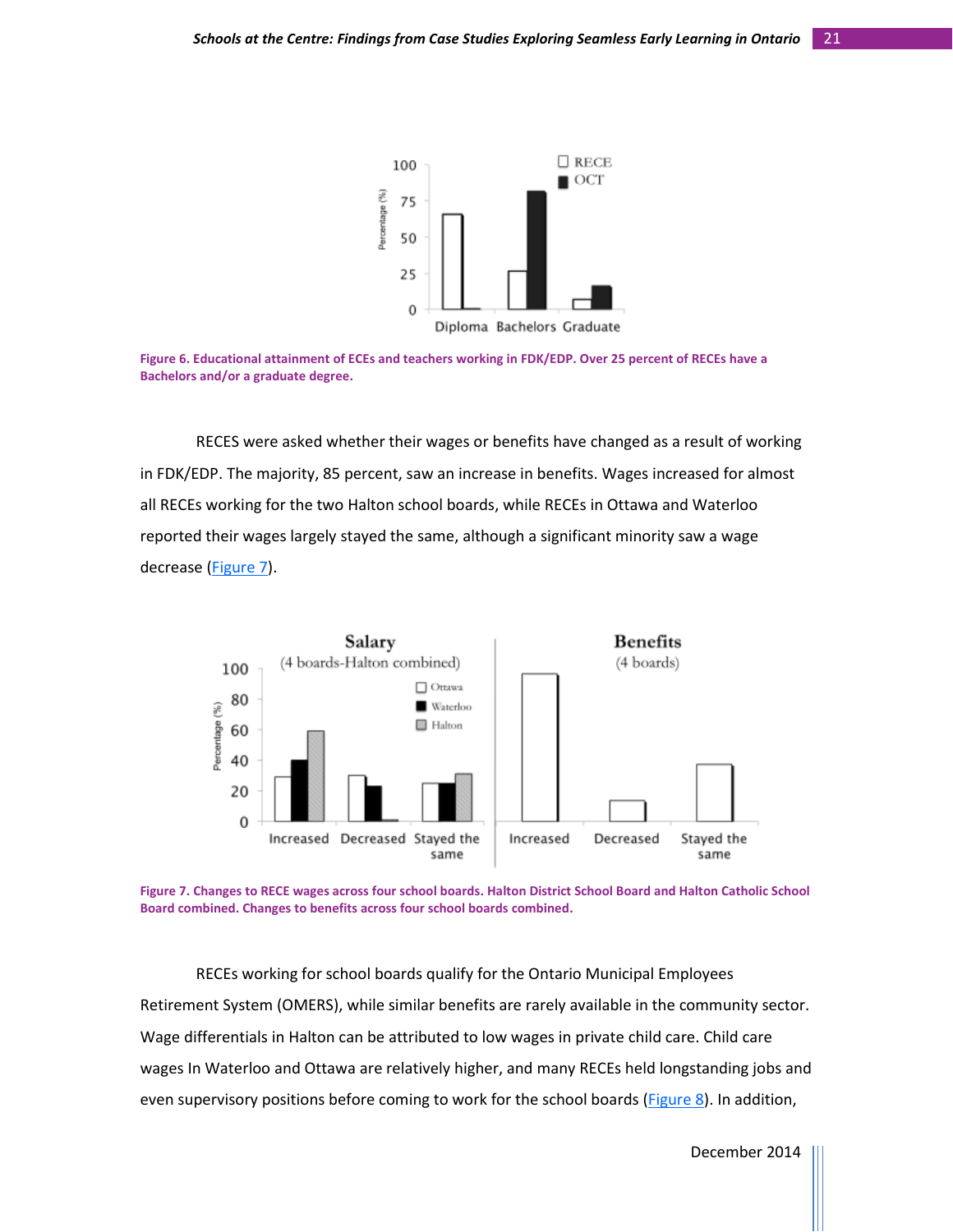RECEs working for school boards may be working fewer hours and many do not have year-round employment as they did in child care.





Unionization rates in the community child care sector are low. ECE respondents reported that having a union as a school board employee improved their professional status. The survey included a number of questions related to educators' perceptions about their roles and responsibilities in a number of areas. OCTs and ECEs do not agree on their literacy roles**.** Results indicate that teachers perceived they hold more responsibility for literacy related activities [\(Figure 9A\)](#page-22-0), while both educators agree numeracy learning is more equally shared [\(Figure 9B](#page-22-0)).



<span id="page-22-0"></span>**Figure 9. RECE/Teacher perceived responsibility for literacy (A), numeracy (B), and special needs (C).**

December 2014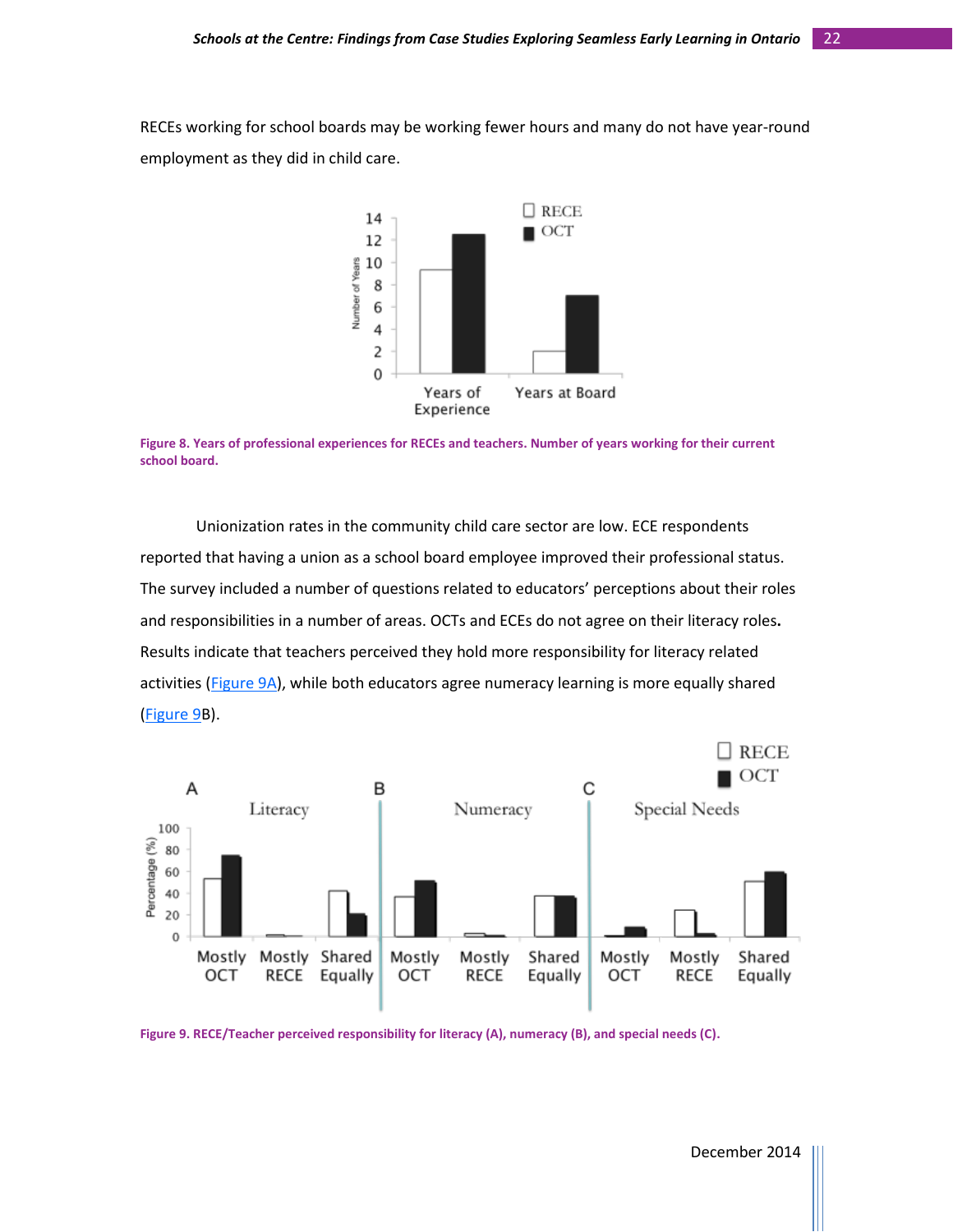Respondents reported that teachers and RECEs share responsibility for children with special needs [\(Figure 9C\)](#page-22-0). However, views differ in terms of who is more responsible for hygiene [\(Figure 10\)](#page-23-0).



<span id="page-23-0"></span>**Figure 10. RECE/Teacher perceived responsibility for hygiene.**

Respondents agreed that the professional status of RECEs has largely increased or stayed the same as a result of their participation in FDK/EDP [\(Figure 11\)](#page-23-1).



<span id="page-23-1"></span>**Figure 11. ECE view of professional status as a result of working in FDK.**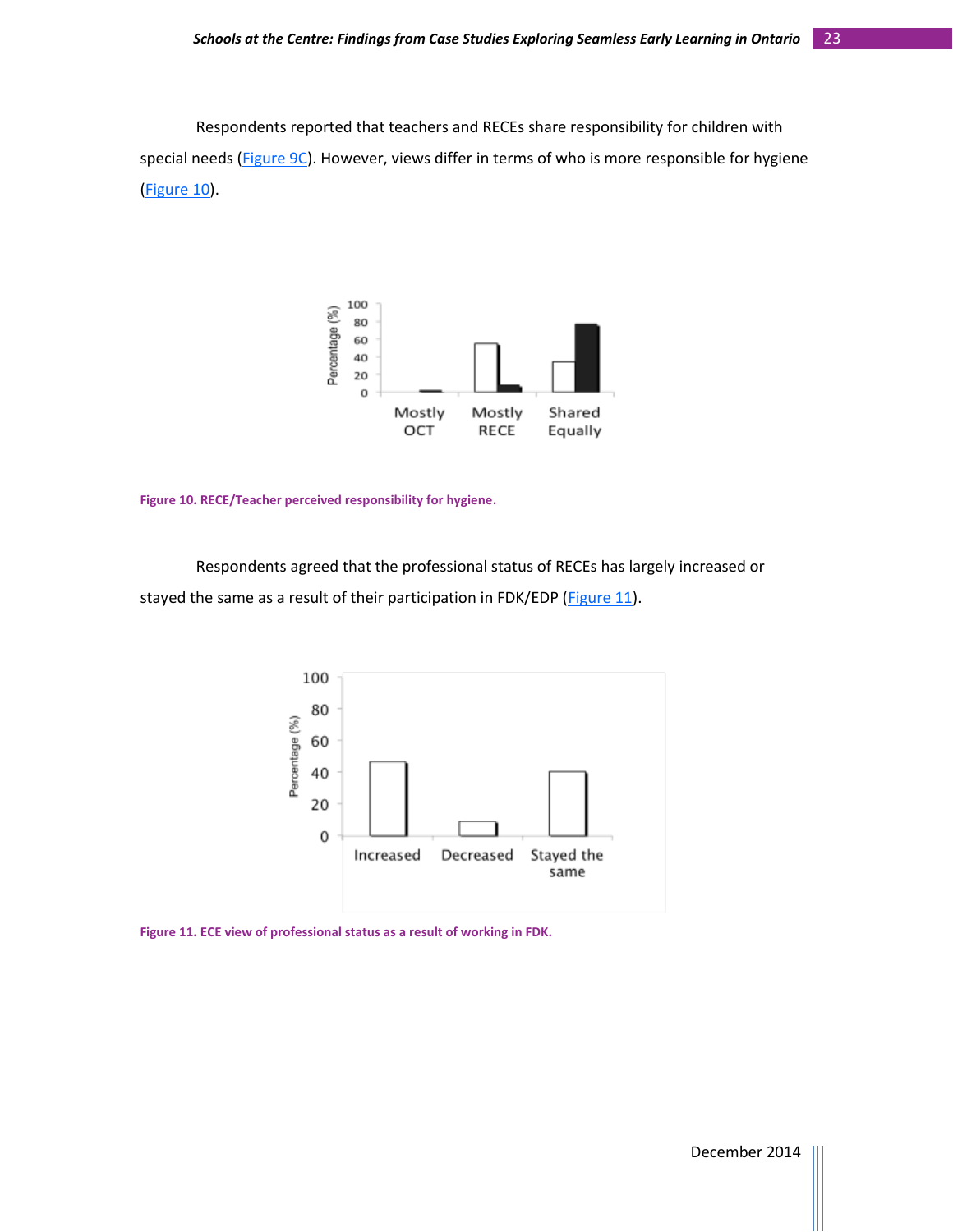#### **Comparison of Union Collective Agreements for RECEs**

RECEs working for school boards in this study belong to the following unions: the Canadian Union Public Employees (CUPE), the Elementary Teachers Federation of Ontario (ETFO) or the Ontario Secondary Schools Teacher Federation (OSSTF). RECEs view union membership positively and feel that belonging to a union has enhanced their professional status. A previous analysis of ECE wages and benefits across Ontario provides interesting differences (Gananathan, 2015).

Similarly, this study looked at three collective agreements: ETFO's covering RECEs working for the WRDSB, the OSSTF agreement with the OCDSB and a CUPE agreement with a large multi-service agency contracted to provide out-of-school care for the OCDSB [\(Table 2\)](#page-25-0). The ETFO contract recognizes the unique role of the Designated ECE in FDK and EDP and includes specific contract language covering preparation time, making numerous references referring to ECEs as professionals. The OSSTF and CUPE contracts are not specific to ECEs and encompass a broad range of other job categories, and as such are not specifically tailored to FDK/EDP program staff.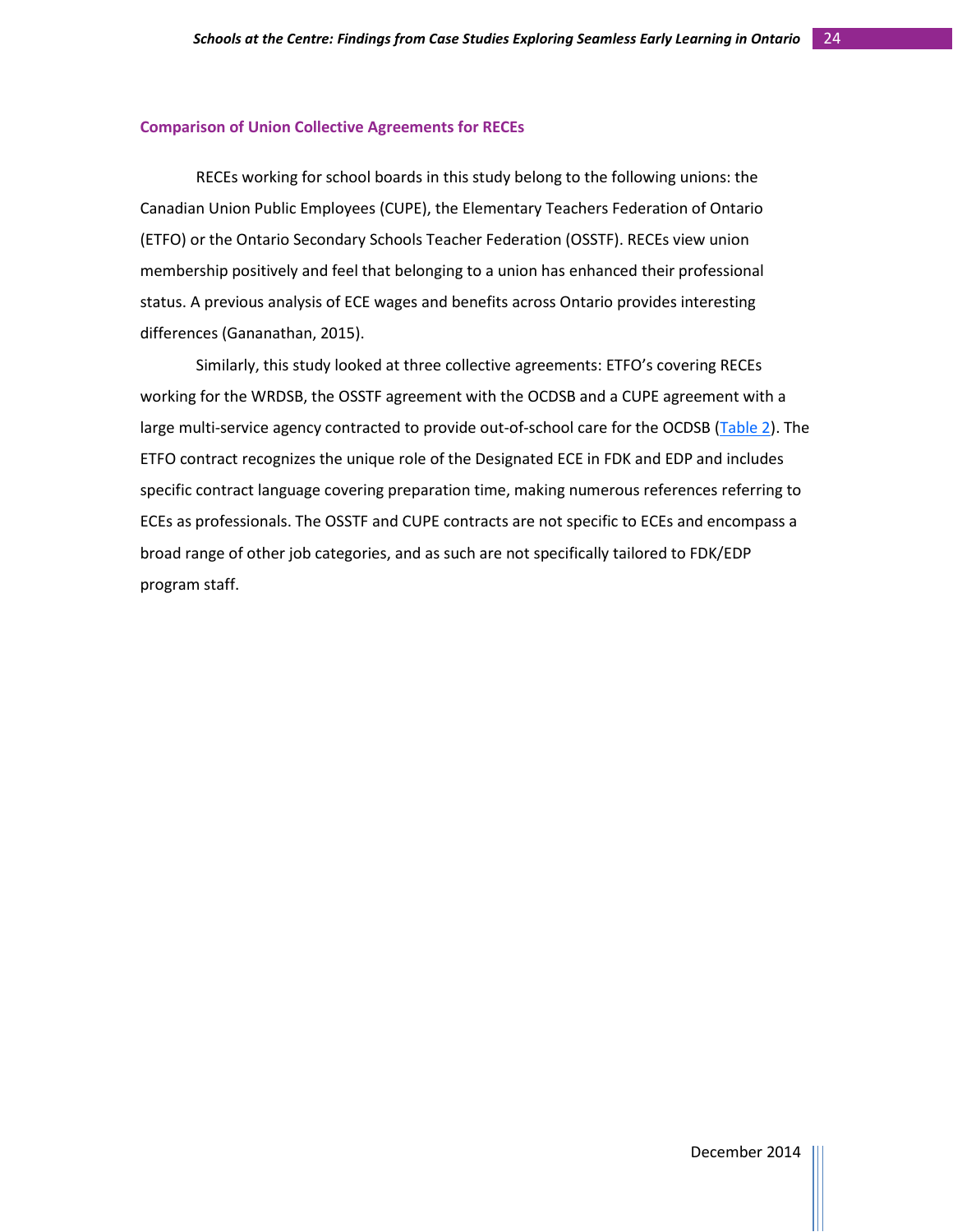<span id="page-25-0"></span>

| Table 2: Comparison of Specific Provisions in Union Collective Agreements |                                                                                                                                                                            |                                                                                                             |                                                                                                                                                                                           |  |  |  |
|---------------------------------------------------------------------------|----------------------------------------------------------------------------------------------------------------------------------------------------------------------------|-------------------------------------------------------------------------------------------------------------|-------------------------------------------------------------------------------------------------------------------------------------------------------------------------------------------|--|--|--|
| <b>Contract Provision</b>                                                 | <b>ETFO</b>                                                                                                                                                                | <b>OSSTF</b>                                                                                                | <b>Third Party CUPE</b>                                                                                                                                                                   |  |  |  |
| Scope of<br>agreement                                                     | <b>Covers DECEs and</b><br>occasional DECEs in<br>FDK/EDP                                                                                                                  | Covers all professional<br>support staff, special<br>memorandum of<br>understanding for<br>DECEs in FDK/EDP | Covers all staff                                                                                                                                                                          |  |  |  |
| Salary                                                                    | Starting at \$20.09/hr,<br>rising to \$26.27/hr after<br>4 years<br>Supply staff = $$18.54/hr$                                                                             | Starting salary of<br>\$19.48/hr<br>No agreement on the<br>salary schedule                                  | <b>Early Years Centre</b><br>Educator: 3 steps<br>starting at \$24.68/hr<br>and rising to \$26/hr                                                                                         |  |  |  |
| Hours                                                                     | 7 hours per day/35<br>hours per week                                                                                                                                       | 6.25-6.5 hours per<br>day for core program<br>Extended program to<br>be determined                          | 7 hour day/35 hour<br>week                                                                                                                                                                |  |  |  |
| <b>Preparation Time</b>                                                   | Within the core hours of<br>work for DECEs                                                                                                                                 | n/a                                                                                                         | 1.5 hours weekly                                                                                                                                                                          |  |  |  |
| PA days                                                                   | 6 days/school year                                                                                                                                                         | Unpaid - Union may<br>offer on-site training                                                                | n/a                                                                                                                                                                                       |  |  |  |
| <b>Pension Plan</b>                                                       | <b>Ontario Municipal</b><br><b>Employees Retirement</b><br>System (OMERS) or<br>Ontario Teachers'<br>Pension Plan (OTPP) (for<br><b>ECEs with teaching</b><br>credentials) | <b>OMERS or Ontario</b><br><b>Teachers Insurance</b><br>Plan (OTIP) if 10 or<br>more month<br>employees     | 6% of annual salary<br>paid into RRSP                                                                                                                                                     |  |  |  |
| Vacation                                                                  | Based on years of<br>service<br>Ranges from 4% after 2<br>years to 10% after 16<br>years                                                                                   | 15 working days                                                                                             | 1 year or more = $20$<br>days to 30 days after<br>18 years                                                                                                                                |  |  |  |
| <b>Benefit Plan</b>                                                       | Dental (50%),<br>health/life/ADD \$25,000<br>= 95% paid by employer<br>Long Term Disability<br>(LTD) 100% paid by ECE                                                      | Health, dental, long<br>term disability, life<br>insurance up to<br>\$45,000                                | Employer pays life<br>insurance: 50% for<br>1.5 $\times$ salary life; 5 $\times$<br>salary<br>100% for LTD @ 60%<br>of salary<br>75% health premiums<br>6% pension<br>50% dental premiums |  |  |  |
| Number of times<br><b>ECE</b> is mentioned<br>in the agreement            | 348 times                                                                                                                                                                  | 16 times in letter of<br>agreement                                                                          | None                                                                                                                                                                                      |  |  |  |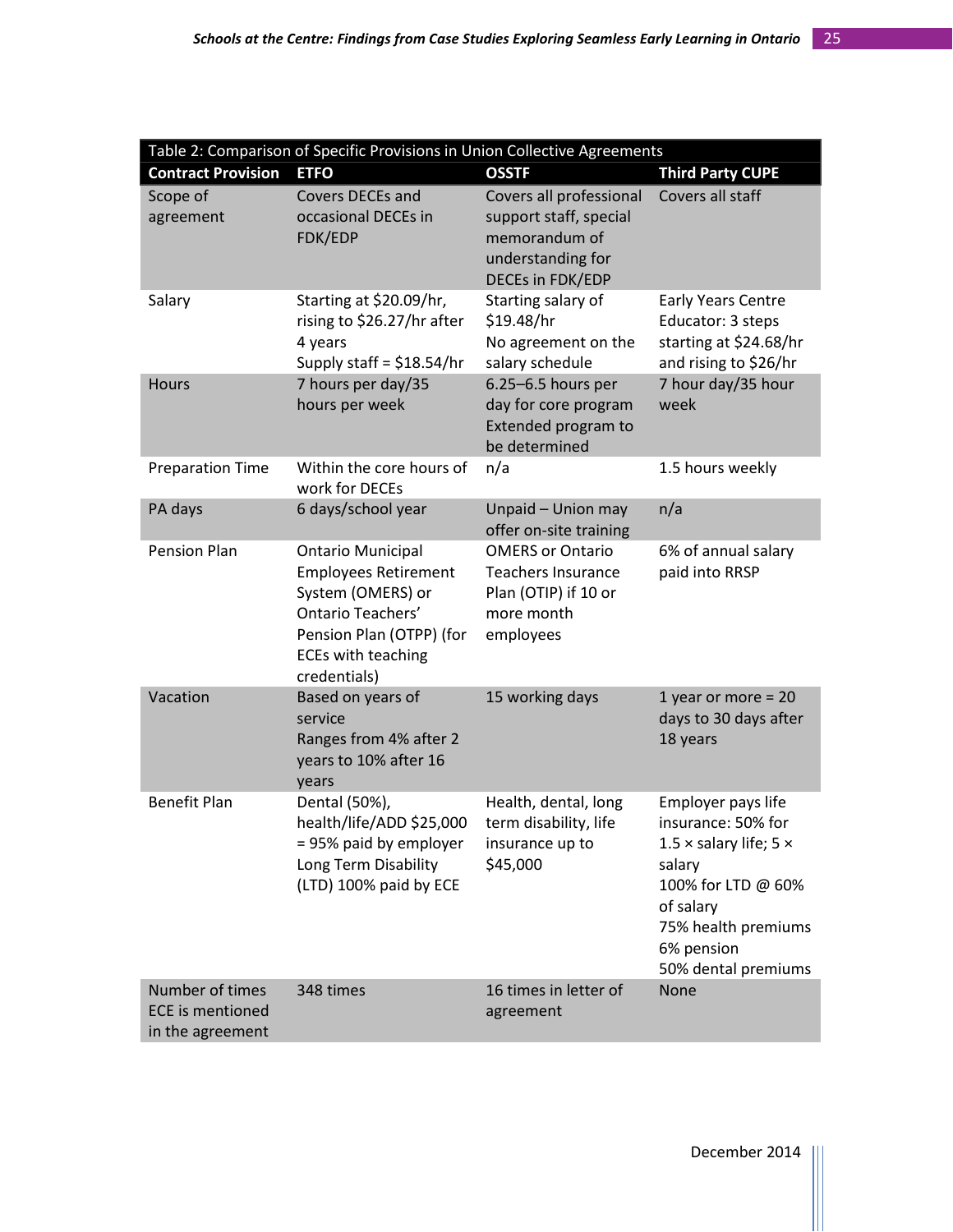Despite these differences, the benefits, pension and hours for all ECEs are similar. The ETFO and CUPE agreements offer salary and vacation grids based on experience/seniority, and provide for preparation time, while the OSSTF agreement does not. The OSSTF starting salary reflects the provincially suggested minimum of \$19.48/hr., while the other agreements have a higher starting salary and provide for increments based on years of service.

It is important to note that the CUPE agreement is with a large, long-established nonprofit agency. As a result, wages and working conditions are more generous than what would normally be found in the licensed child care sector.

Despite ongoing challenges associated with uneven access to professional learning, public sector employment has opened new opportunities for RECEs in FDK/EDP.

#### **Interview and Focus Group Results**

ECEs have a history of working collaboratively with other staff, while teachers are used to working alone and being "in charge" of their classroom. This creates differences in culture and work style that need to be addressed by the educator team. Although educators are "adjusting to working within a partnership model," a number of participants describe the working relationship as an "arranged marriage with no time to date in advance."

A challenge referenced by almost all ECEs was the lack of organized and paid professional development. This, along with limited access to joint planning time, was seen as a key contributor to weak professional partnerships in the classrooms. An ECE participant stated:

> How am I supposed to build my professional capacity if I can never attend the school's professional development events? There is an expectation by the principal that we can plan the curriculum jointly, but I don't' get paid planning time and the teacher gets 240 minutes every week. I'm not saying I need 240 minutes, but we need some planning time to work together.

Teachers also recognized the unevenness of access to planning time and professional development activities, acknowledging the value of joint planning in meeting the learning goals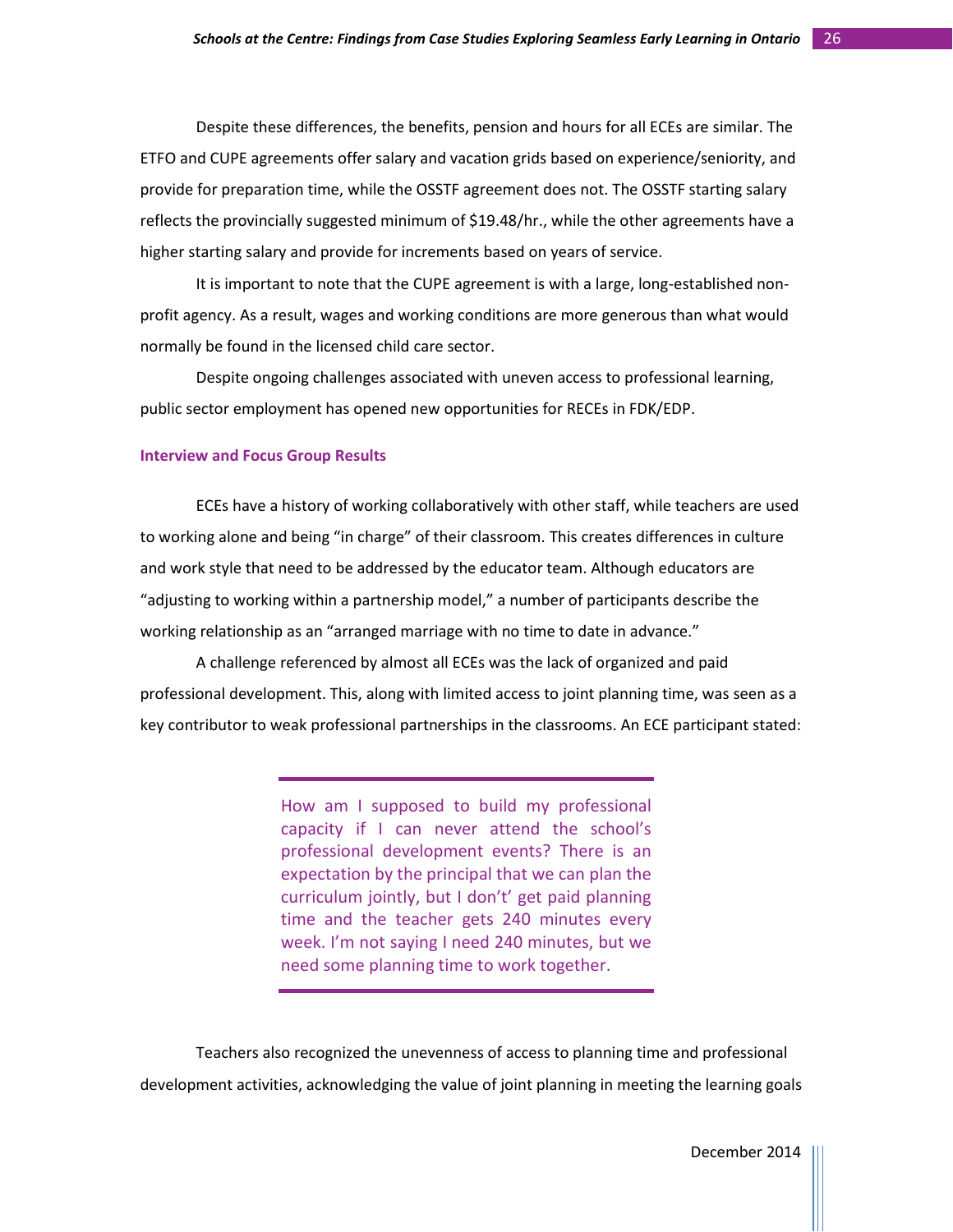of the children. As one teacher stated: "I have learned so much from my ECE partner about how to relate to children based on their development and how to create an environment that is playbased but also meets learning goals. We could really benefit if we had more time together to plan rather than grabbing a few minutes here and there." The challenge of establishing a joint professional learning framework was a common concern of administrators as well. This issue has emerged as the number one challenge in building a partnership of learning and professional practice.

# **Schools at the Centre: Implications for School Administrators and Community Leaders**

Full-day kindergarten has added a layer of complexity to the role of the school administrator. The addition of a new class of employees, a team teaching approach in FDK/EDP, a new curriculum framework and a new relationship with extended-day programs resulted in major changes for schools. Most administrators say the benefits outweigh the extra work, as they see the positive outcomes for children and as the bumps inherent in any start-up are addressed. One administrator stated: "It was a complex time to say the least, but I am now more comfortable dealing with operational issues."



A new challenge is the sharing of space and resources by staff in the FDK and EDP parts of the day. Issues become more complex when an external operator provides the extended-day child care. One principal documented a number of safety concerns, reaching a point where the program received a provisional license. Concerns were most apparent in communities where external operators offer significantly lower salaries, hire staff for split shifts and operate without the legislate numbers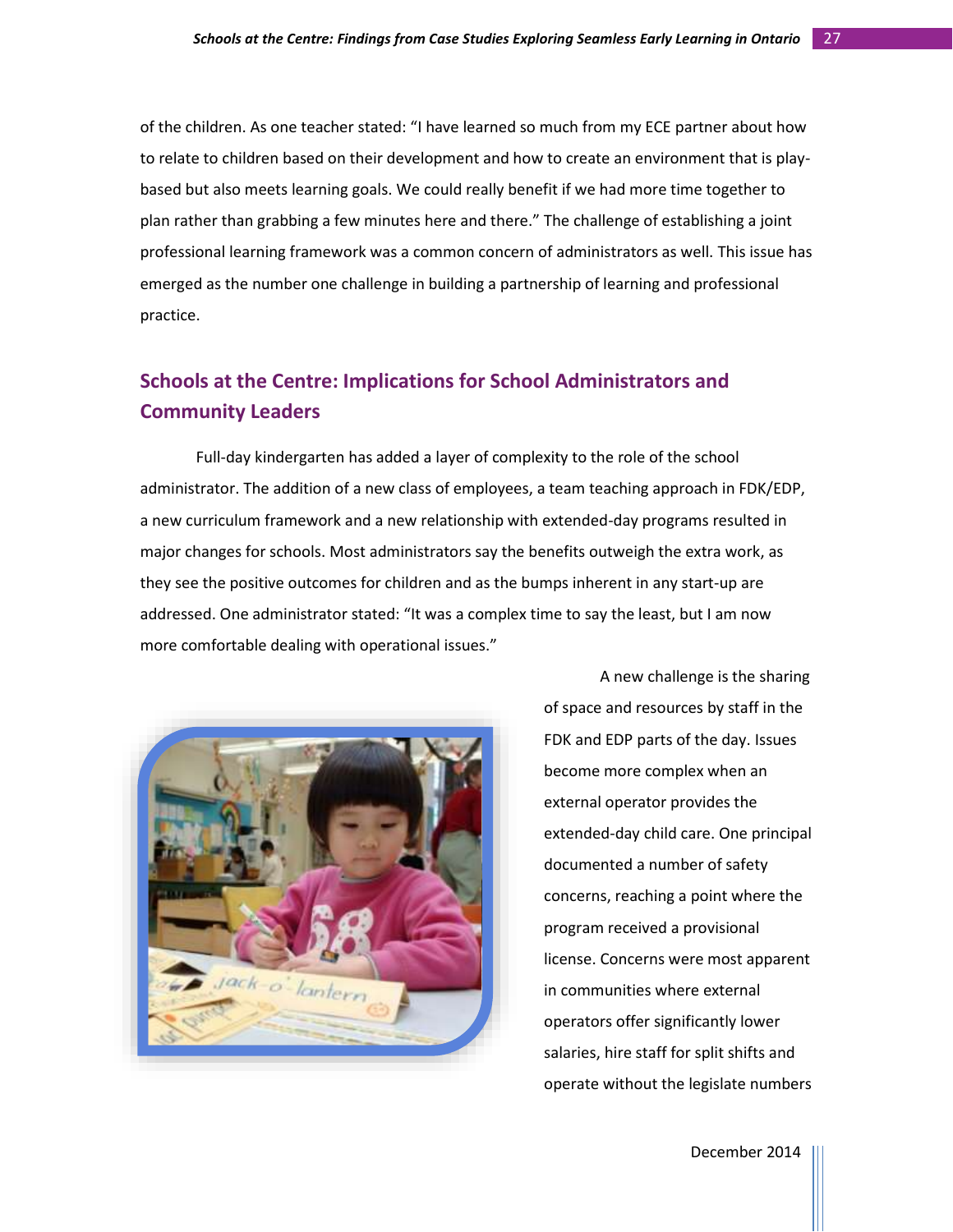of qualified staff. As a principal stated: "If the program was operated by the school board, I have the responsibility to ensure the safety and the quality of the program. I can have a direct discussion with the staff rather than through a centre supervisor." Some informants noted that school administrators and community providers do not always share the same goals, resulting in children and families receiving inconsistent messaging.

The delivery of EDP by large multi-service providers seemed to have fewer challenges than delivery by smaller operators. Larger agencies have more capacity to develop and support communication policies. They are also able to offer professional training and additional program resources. Larger multi-service agencies were better able to reengineer their programs in response to FDK and the potential loss of service revenue for kindergarten-aged children.

> We were concerned about the financial viability of our programs if we were just doing the beforeand after-school care but were pleasantly surprised to find that a 100 child threshold makes it viable to operate the EDP.

A number of agency leaders planned in advance, anticipating the impact of FDK on their business models. In one commuter community, the agency was able meet parent needs, provide work hours for staff and generate additional revenue by operating outside traditional hours: "We often close as late at 7:30 pm to ensure parents are able to pick up their children," said one director.

At the service management level, partners had to overcome the overlaps and gaps in perceived responsibilities between children services managers and school boards. They also alluded to "the arranged marriage":

> The Ministry of Education rolled this out as they would have with any other education program. It was very directive, with the boards largely in charge. That is not how things work on the childcare side.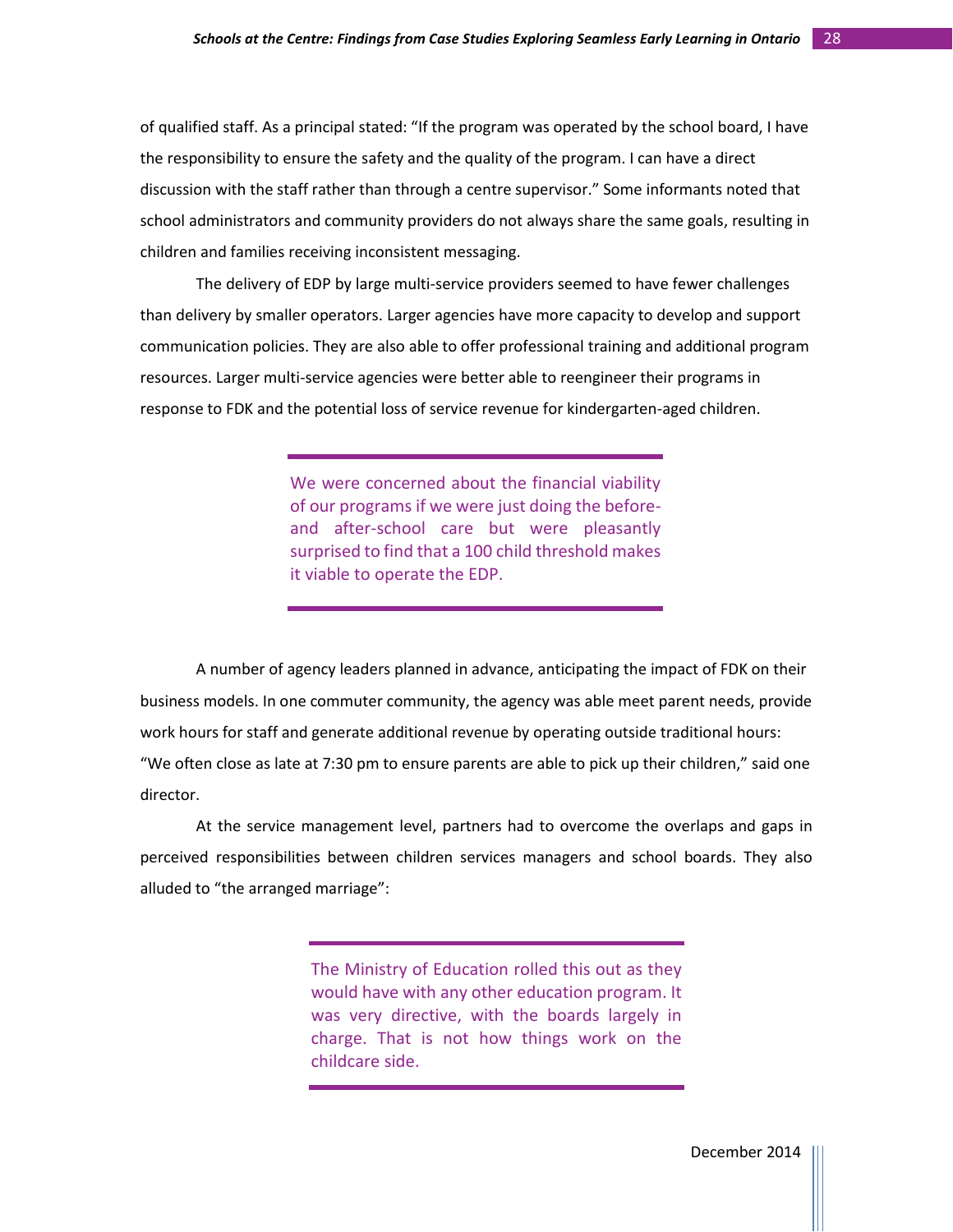While school boards were focused on the changes FDK/EDP would mean for them, as the early years' system managers, regional managers considered the impact on the early childhood sector as a whole. Those with established working relationships were better able to navigate through the early part of implementation. As one leader stated:

> The school boards and ourselves already had a history of working together, so it was quite easy to pull our first steering committee together based on those existing relationships and consider the impact on families across the region.

Regional children's service managers played an active role in supporting the school board's understanding of extended-day programs and the knowledge and role that ECEs can play in the school environment. As the initial roll out of FDK/EDP ends, school board, regional and community partners are looking to the next phase, including revising existing policies and procedures to ensure transparency, improve quality and support stronger educator partnerships in and outside of schools.

Administrators agree that changes in the new *Child Care and Early Years Act*, which provides regional children's services managers with the authority to plan and manage early years' services with the cooperation of school boards and community service providers, should allow for a more rationalized and accessible service base moving forward.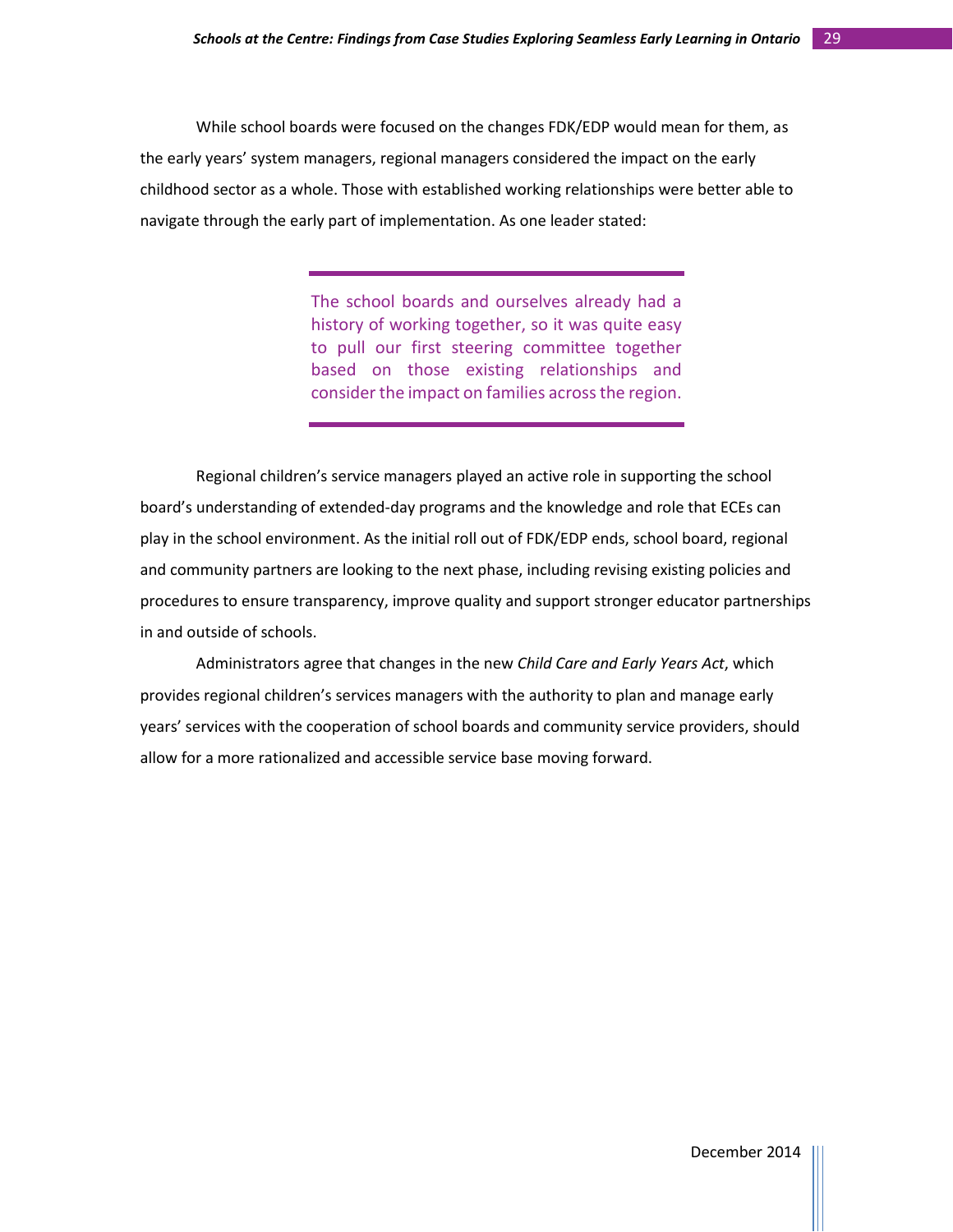#### **Future Considerations**

Administrators and educators have already developed solutions to several of the challenges that arose during the completion of FDK/EDP. Concerns remain. Many can be addressed through dialogue and practice. Others require structural changes. Some require money. The following suggestions are not intended to be exhaustive but to share some examples and ideas observed over the course of the study.

#### **Parents:**

Fortunately many of the concerns parents raised can be readily addressed by allowing FDK/EDP programs to set their own schedules. Parents want more access to their child's educators to maintain regular dialogue. This can be facilitate by arranging outdoor play during traditional drop off and pick up times. More time in the playground not only addresses parent concerns about the need for more gross motor activities, it provides a relaxed environment for parents to engage with their child, and with their child's educators. A flexible FDK schedule also permits educators to plan lunch and snack time in response to the children's needs rather than being programmed by an arbitrary bell. Study participants reported how children accessed their own lunches and snacks. Educators ate their meal with the children, capitalizing on the learning opportunities eating together provide.

Schools can become more parent-friendly by removing arbitrary barriers to access. A stroller friendly area (preferably with a bench) to wait inside the building on frigid days would be welcomed. The removal of signs (actual and virtual) excluding parents from areas in the school – particularly when this bars access to their own children – is required. Opening locked doors between the child care and school, so parents don't need to walk around the outside of the school to drop off children at their respective programs. These cost-free remedies can go a long way in building trust between home and school.

#### **Educators:**

A well functioning educator team is essential to the daily experiences of children. Educator unhappiness and stress drips down on children affecting their learning and development. It is difficult to build educator teams without joint planning time. During these dedicated periods educator relationships are built and roles negotiated as the program benefits

December 2014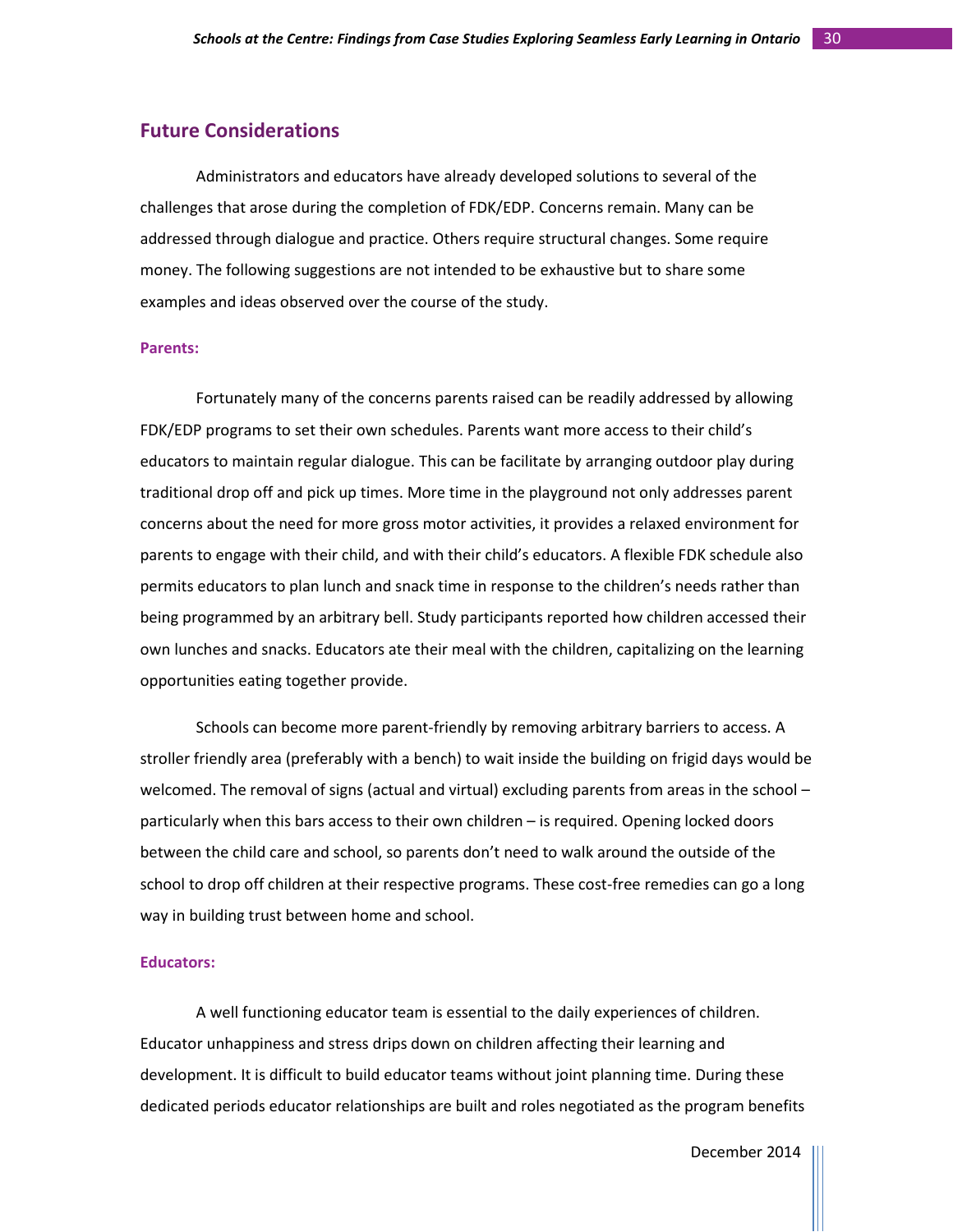from the assets both educators bring. Dedicated planning time requires additional resources. The province has a role to play, but so do administrators who set internal budgets and timetables. Unions have an opportunity to revisit this issue during collective bargaining. Planning time is not a universal problem for ECEs. Some ECE bargaining units traded off wages for planning time while others focused on wages and benefits to the exclusion of working conditions. The success of unions in capping class sizes in the older grades is waiting to be replicated in kindergarten.

The same issues and remedies can be found around shared professional development. Educators stressed the importance of principals participating in early years PD. Administrators with an understanding of how young children learn are better able to support the FDK/EDP partnership and are more likely to dedicate discretionary resources to FDK.

Post secondary training institutions can be major players, pre- and in-service, by ensuring all teacher graduates have a grounding in early childhood development, by preparing ECEs to work in kindergarten settings and by developing and delivering common professional development opportunities for teachers, and for ECEs working in both the public and community sector.

School boards and educator unions have the necessary infrastructure to develop strategies to strengthen FDK learning environments. More problematic are the working conditions and status of ECEs outside school boards. Community programs had few resources to adjust to the changes FDK ushered in. Too much of the sector has witnessed the deterioration of working conditions along with compensation rates. Researchers heard of minimal staffing, record numbers of positions being filled by unqualified staff, split shifts and contract work. Staff in community-operated EDP report feeling alienated in the school environment, with no 'home' for their program in the shared space where they operate. The province has responded with wage subsidies for staff working in community programs. While a generous gesture, more money alone will not bridge the gulf between public and private employment. Structural changes are required.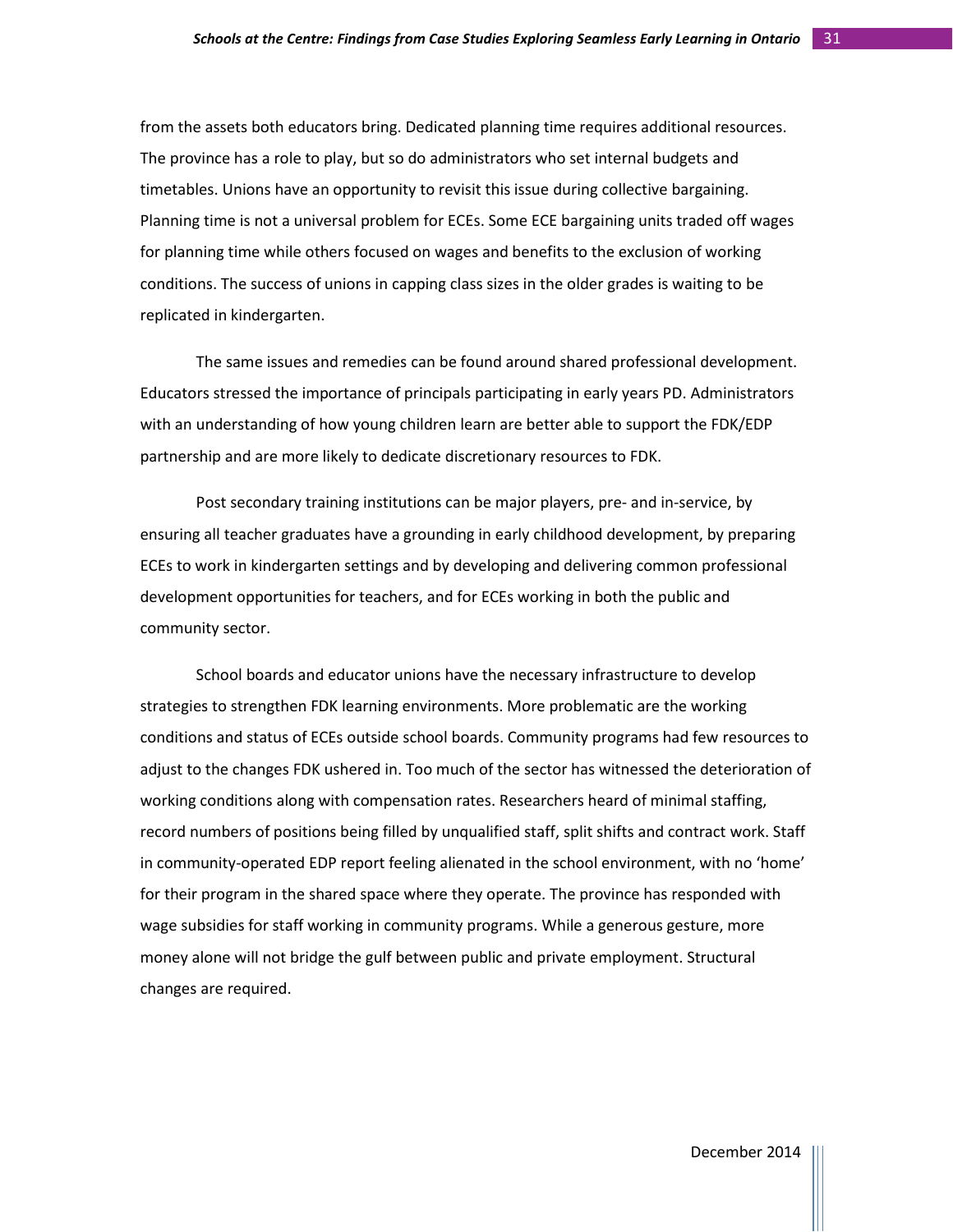#### **Administrators**

Small providers will continue to be disadvantaged in the new early years world. Large multi-service agencies have weathered the transition, largely maintaining wage levels and creating new full time positions. Service consolidation is an important avenue to stabilizing services. Another route is to expand board-operated ECP. School boards in Waterloo and Ottawa have demonstrated their ability to expand access, while providing decent work for ECEs and offering comparable or lower fees to parents. No parent spends time on a wait list when schools directly offer EDP. The quality of out of school programming also matters. Children can spend as much time in EDPs over the course of the year as they do in school. Good quality after school programming can extend and reinforce learning; poor quality undermines the gains made during the school day.

The new early years act now requires school boards to ensure EDP is available for children to Grade 6. This expanded role, together with new responsibilities for school boards and early years agencies to cooperate with regional children's service managers in early years planning, opens innumerable opportunities. With the developmental phase of FDK complete, administrators can turn their attention to building systems to raise the bar on program practice, simplifying access and begin to address neighourhood, age and other service inequities.

Some barriers, such the inclusion of children with special needs, require immediate new resources. Other issues are on the agenda of the ministry's Early Years Policy Framework or may be addressed through regulatory changes attached to the new child care act. Still there remains room to identify and address service overlap and gaps and to institute common quality and accountability mechanisms at the local level.

Universal kindergarten is a truly remarkable accomplishment. Few innovations will make as much difference for children's outcomes. Parents, educators and administrators reflect this in their enthusiasm. Any criticisms come from a desire to create the best possible environments for young learners.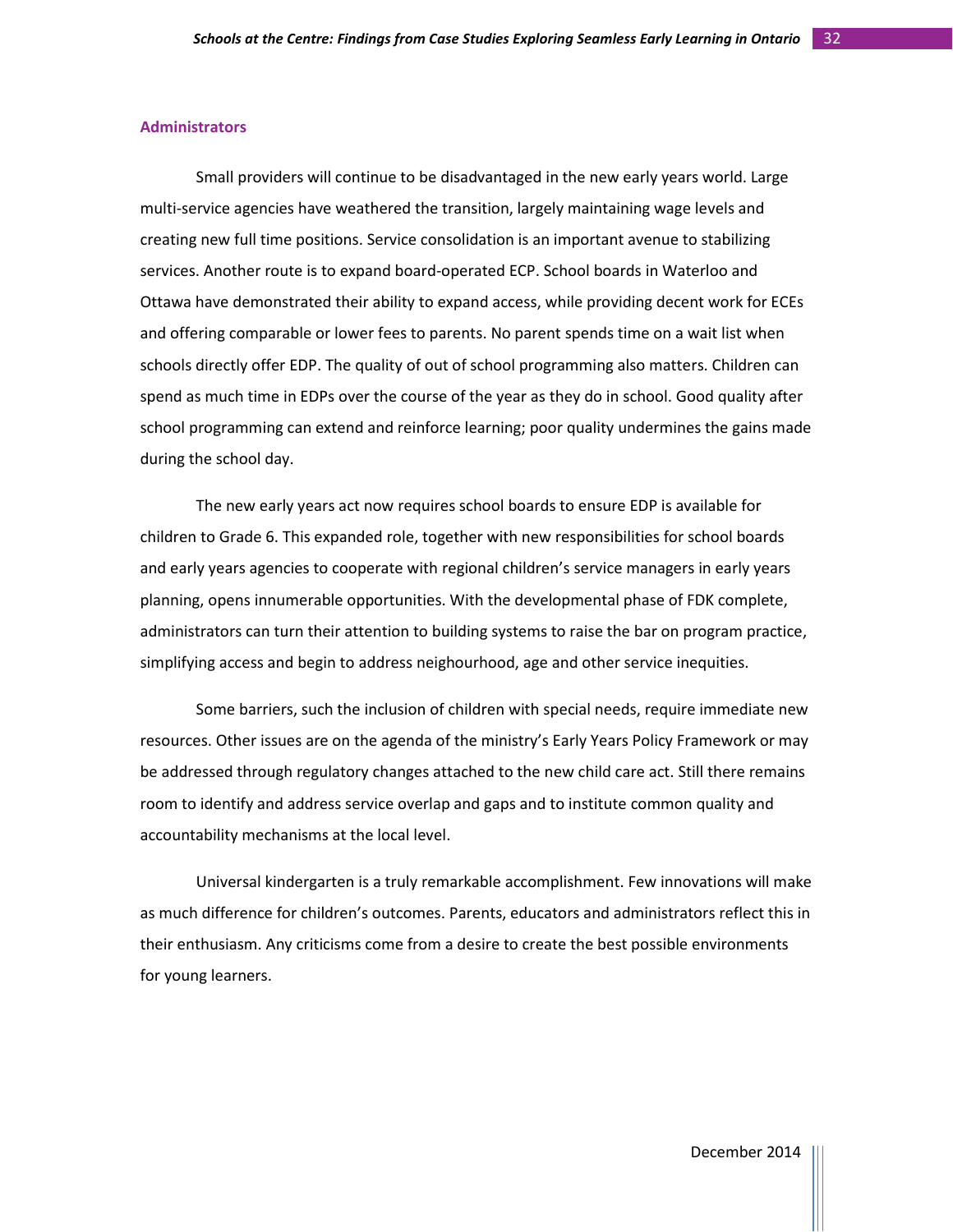# **References**

Cantalini-Williams, M., Telfer, L., & DSB, B. H. N. C. (2010). Successful implementation of the fullday early learning-kindergarten program. *Principal Connections, 14(1)*, 4–7. Retrieved from [http://eyeonkids.ca/docs/files/canatlini-williams\\_full\\_day\\_leadership%5B1%5D.pdf](http://eyeonkids.ca/docs/files/canatlini-williams_full_day_leadership%5B1%5D.pdf)

Corter, C., Janmohamed, Z., & Pelletier, J. (Eds.). (2012). *Toronto First Duty Phase 3 Report*. Toronto, ON: Atkinson Centre for Society and Child Development, OISE/University of Toronto.

Gananathan, R. (2015). Negotiating status: The impact of union contracts on the professional role of RECEs in Ontario's full day kindergarten programs. *Canadian Children,* 40(1), 20-35.

Government of Ontario (2013). *Ontario Early Years Policy Framework*. (2013). Retrieved from www.edu.gov.on.ca/childcare/ OntarioEarlyYear.pdf.

Ontario Ministry of Education. (September 2014). *Full day kindergarten available across Ontario.* Retrieved from [http://news.ontario.ca/edu/en/2014/09/full-day-kindergarten](http://news.ontario.ca/edu/en/2014/09/full-day-kindergarten-available-across-ontario.html)[available-across-ontario.html](http://news.ontario.ca/edu/en/2014/09/full-day-kindergarten-available-across-ontario.html)

Pascal C. (2009). *With our best future in mind: Implementing early learning in Ontario: Report to Premier of Ontario.* Retrieved from [http://www.ontario.ca/education-and-training/early](http://www.ontario.ca/education-and-training/early-learning-report)[learning-report](http://www.ontario.ca/education-and-training/early-learning-report)